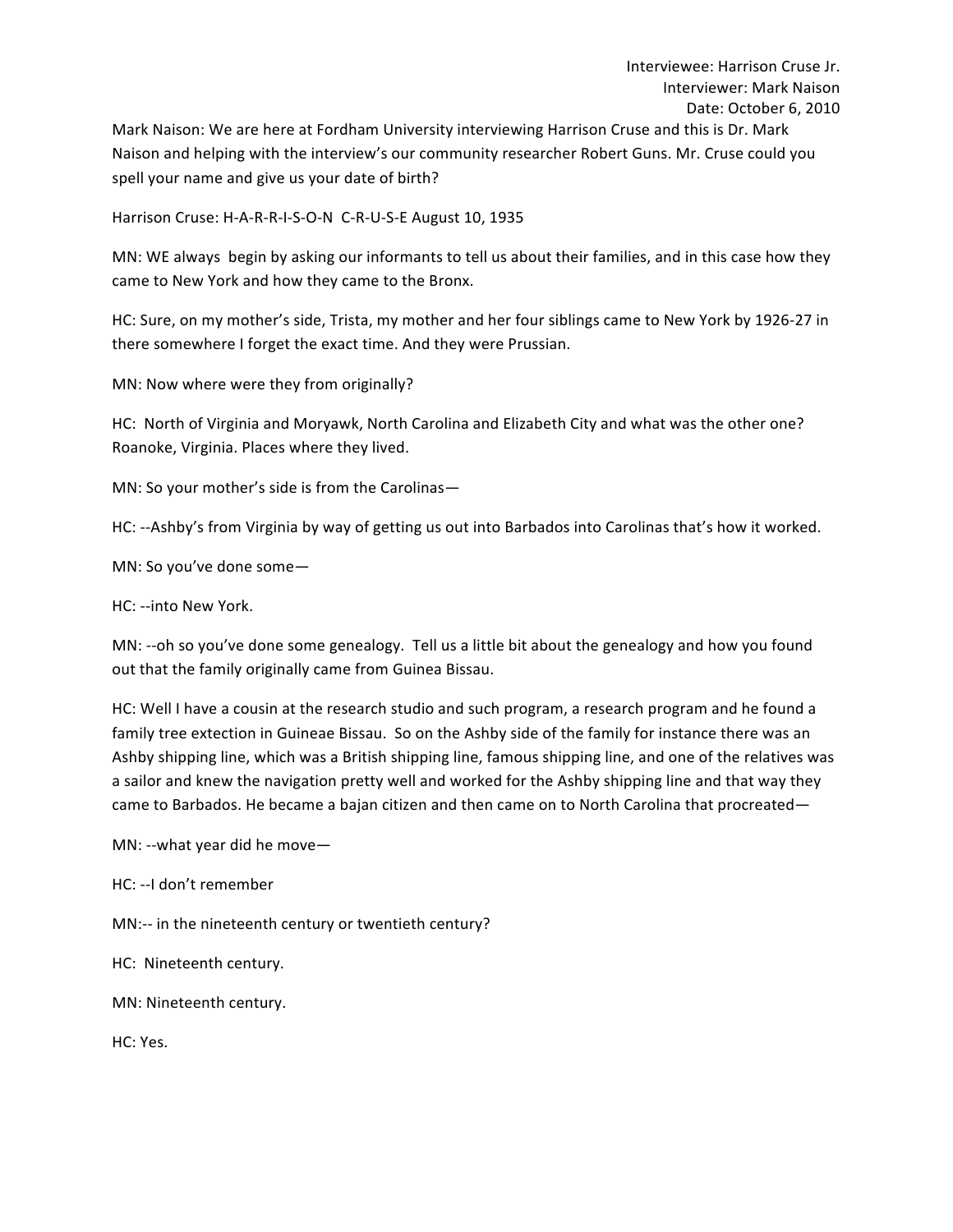MN: Cause we don't hear much about that, about immigration from Barbados to Virginia in the nineteenth century so wow. One side of your family is from Virginia with a connection to Barbados and the other  $side$ —

HC: From South of Barbados into the United States that's the track on my mother's side.

MN: Your father's side.

HC: My father's side is Native American and a combination Native American, African American, predominantly Native American from Roanoke, Virginia. We don't know much about his family. His mother passed and she was buried in an Indian reservation she refused to live among the—hid in the environment with the slaves, beings and carried on, and seems like one of her brothers killed a white man, John doing something and they hid in the Indian reservation.

MN: So this was in Virginia? HC: This was in Roanoke Virginia

MN: Roanoke has an Indian Reservation?

HC: Right outside of Roanoke.

MN: Is it still there?

HC: Yes parts of it are still there. The cemetery isn't there, we couldn't find any stones or anything but parts of the reservation are still there. We're working on research over there.

MN: Did your father and mother meet in Virginia or New York?

HC: They met in Virginia.

MN: Met in Virginia.

HC: Yes.

MN: They met in what city?

HC: In Norfolk.

MN: In Norfolk.

HC: Yes.

MN: What sort of work did your father do?

HC: My father was a sort of vocal kind of guy. He learned to, he was very good in math, and he's pretty well educated. What he did was, he joined the army and made out pretty well for an African American slash whatever doing the end of the first world war, at the very end he got in. As a matter of fact he was harassed because he wasn't allowed to use a typewriter so got into headquarters company and they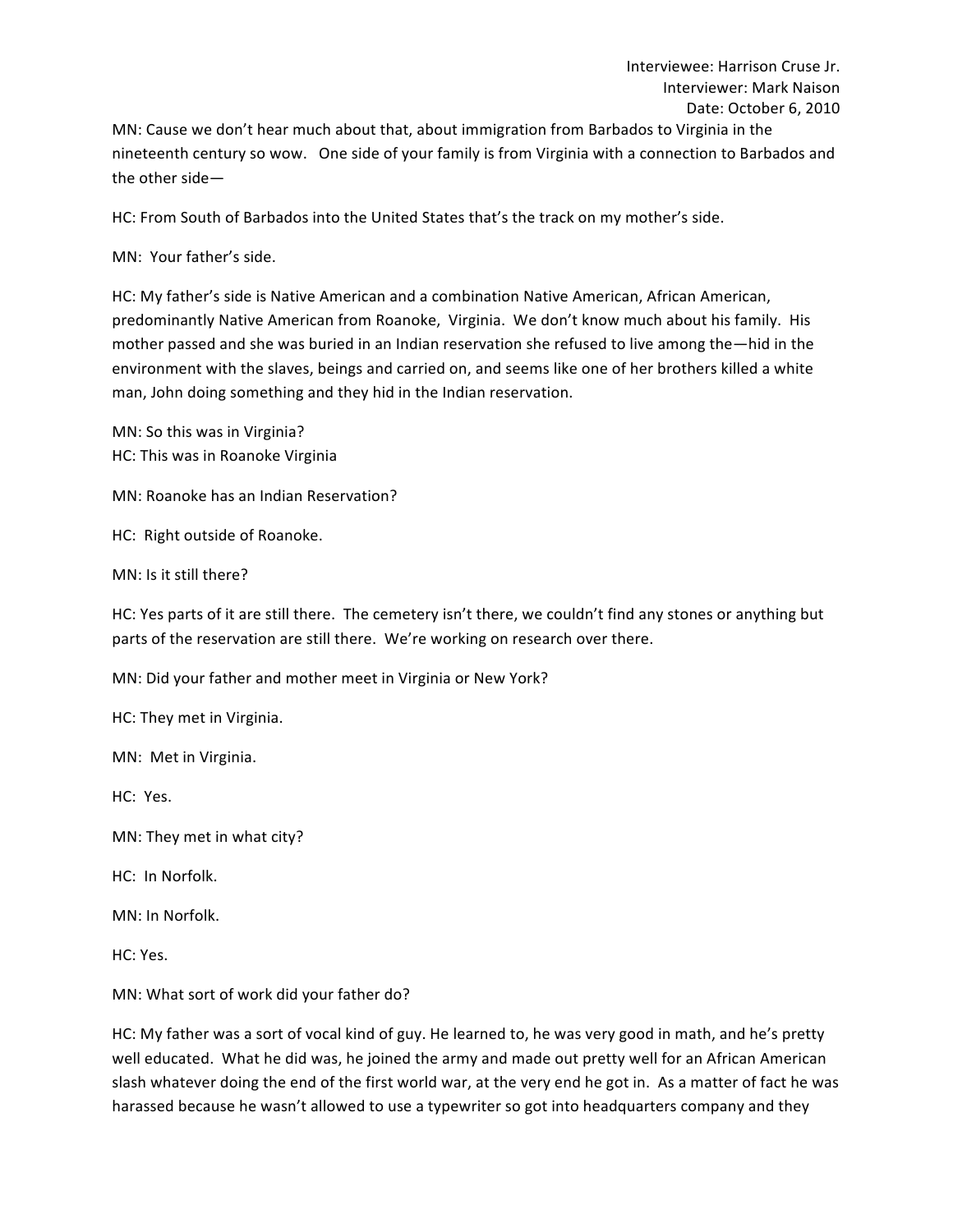said what's this nigger doing here. But he was the only one there, so he became a pretty popular guy and got an honorable discharge from the army and came home where he joined North of Western Railroad and he was working for the railroad for many many years.

MN: So how did your father—when did your parents move to New York or did they move to Harlem first?

HC: Yes they moved to Harlem from Virginia and siblings. My mother had twin sisters, a young baby brother, his name was Kermin Ashby and it was Pearl, Loyce, and Vivins Ashby.

MN: Did your father move up working still working in the railroad?

HC: Yes, exactly. Wasn't home very much because of it.

MN: Were you born in Harlem or born in the Bronx?

HC: Harlem

MN: Do you remember what neighborhood you were born in?

HC: Yes, Morningside Heights Area  $118<sup>th</sup>$  st. between Morningside and St. Nicholas.

MN: How old were you when your family moved to the Bronx?

HC: Second grade I think we started, began school in Harlem then left. I think second grade, went to PS 23 in the Bronx.

MN: And did you move right to Lyman place?

HC: No I wished we did.

MN: Where did you move to in the Bronx first?

HC: You really want to know.[Laughs]

MN: Yes.

HC: We moved all over the place, we were always moving. We started at Teller Av. in the Bronx.

MN: So Teller Av. is just up the hill. So was that a predominantly white neighborhood when you moved there?

HC: Ooh Irish and Italian, very nice.

MN: So you moved there was your family the only family of color in the block?

HC: We moved if we wanted to.

MN: So this was 1931-32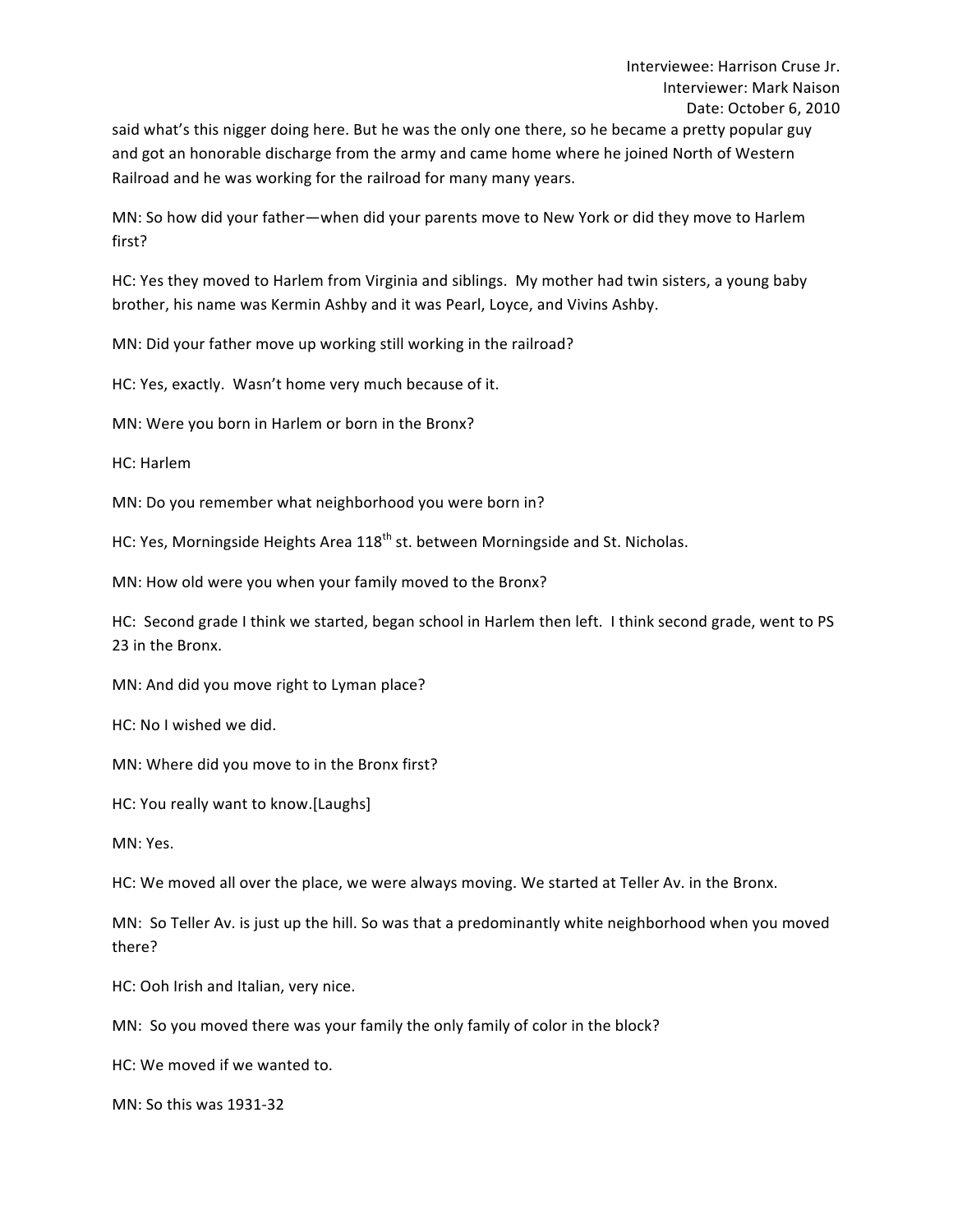HC: Sure

MN: PS 23 was where?

HC: When we moved there we registered in the school and moved right out. We didn't stay long enough to get into the school. We moved to Trinity Av. And then we went to 23.

MN: Trinity Av. and where?

HC; Right across the street from Morris Av.

MN: Were these all in walk up buildings or were they private houses?

HC: --six story walk ups with the fire escapes.

MN: And then you went to PS 23 was that what they called 23 Park?

HC: Yes. Great school, I still remember my teachers and everything. Beautiful people, Ms. Telly the Irish broke, she was just, she actually gave my brother and I a party when we left and she cried like a baby.

MN: Was education stressed in your home?

HC; Oh yes. Yes my grandfather, going back to Virginia now, my mother's father was a Garveyist.

MN: Ah yes, so you had the Garvey Movement.

HC: Yes so he organized the Garveying Movement in Norfolk-

MN: What was his name?

HC: --he was a printman. Samuel Ashby.

MN: Samuel Ashby and have you done historical research on him?

HC: Yes.

MN: He's a major historical figure and he was the head of the Garvey Movement in Norfolk.

HC: Yes that's right.

MN: So did you grow with the Garvey Newspaper in your house?

HC: For sure, oh yes. And African history and great pride.

MN: So was this something spoken at the dinner table or you know

HC: Yes, education

[crosstalk]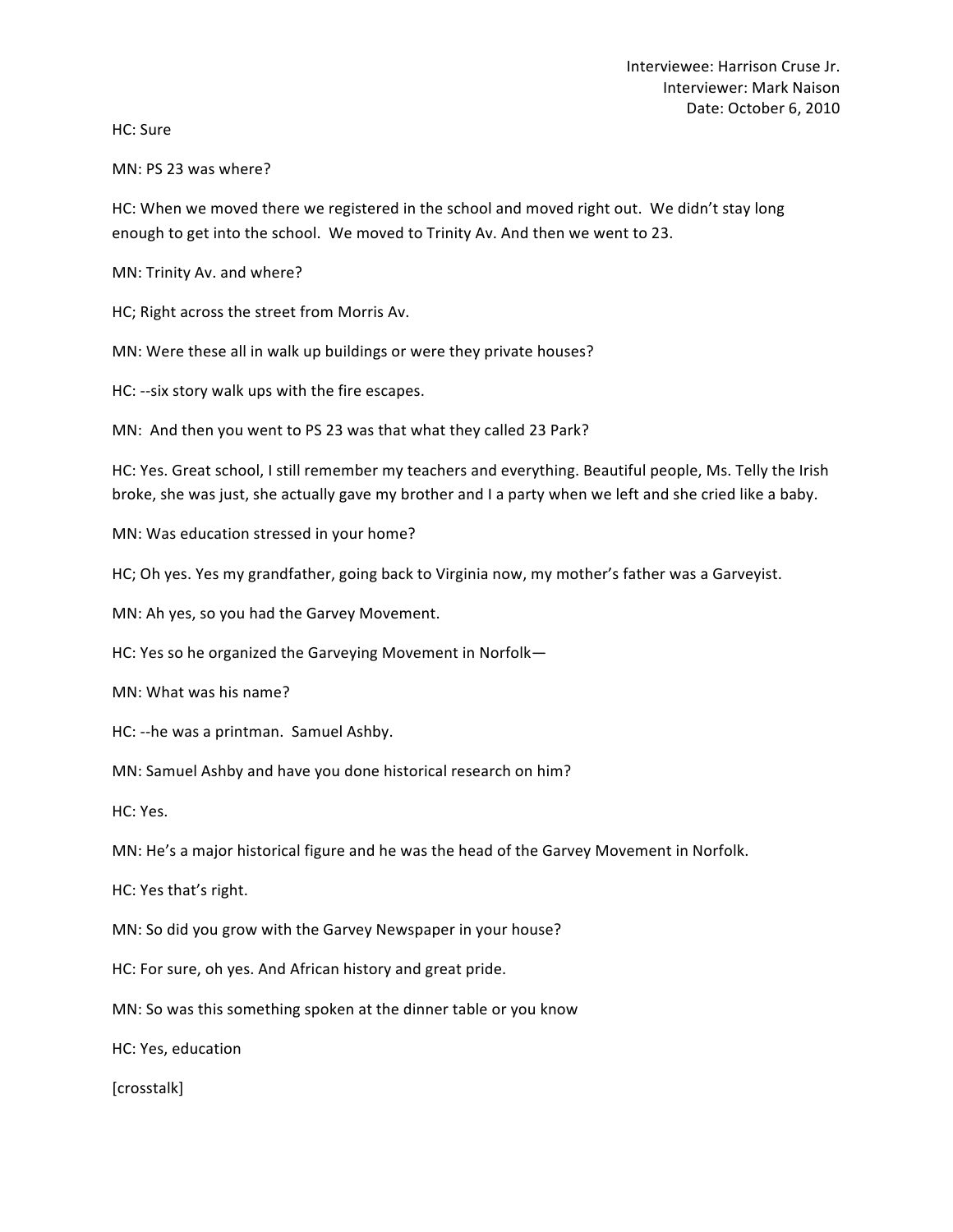MN: So education was stressed, pride in your African ancestry was stressed. And when you went to school, school was something that came easy to you

HC: Yes and no. I'll tell you why the no. The yes part was strong at home, but we had moved around so much and when we started in a school like going from Teller Av. to 23, to Trinity we had to start all over again. We missed our work and had to catch up with it, and we found that to be troublesome and Trinity at that time was of Italian mixture and some African Americans coming in and there were fights all the time.

MN: So Trinity Av. and  $166^{\text{th}}$ st?

HC: Yes exactly.

MN: Was it a tough area in the 40s?

HC: It was very, we had to get used to us moving and there was some resistance. And yes the education was stressed in the house and my uncle Kermit was the first physician doctor in the family. Like I said it was stressed so much.

## MN: He was on your mother's side?

HC: Yes on my mother's side. So what happened, to go back a little bit to move forward, before my mother came to, her mother passed. She graduated from a union college, I forgot what it was called, North of Union or something like that it will come to me in a minute.

MN: Virginia Union.

HC: Virginia Union that's right. Yes she was the first college graduate in the family and she went on to emphasize education with you know her husband being in Garveyism and that was a nice combination. She passes at the early age of 31 leaving my grandfather with five children really heavy stuff. So he had a shoestore in Norfolk. A Sicilian friend who had a shoestore also on the other side of the street in Chappel St. on North Virginia and he told his Italian friend not to move over there because the Ku Klux Klan had a lot of activity over there and they would march against the Klan and do those kind of things. Well they murdered, they hung the Italian fellow on a lamp post. He had 8 kids or 9 kids.

# MN: Klu Klux Klan-

HC: The Klu Klux Klan murdered him and was very sad and that was one of the big shocks about racism to me as my mother told us the story about that. When my mother and her siblings moved from Virginia they left my grandfather there. He stayed in Northfolk with his brothers and sisters. He had 3 brothers and they decided to stay there and the young family wanted to go north, they wanted to migrate north their kids away from all of the horror. And my father they all agreed to go to New York. I hope I'm not confusing you.

MN: No, no this is interesting and now are there still Ashbys in Norfolk?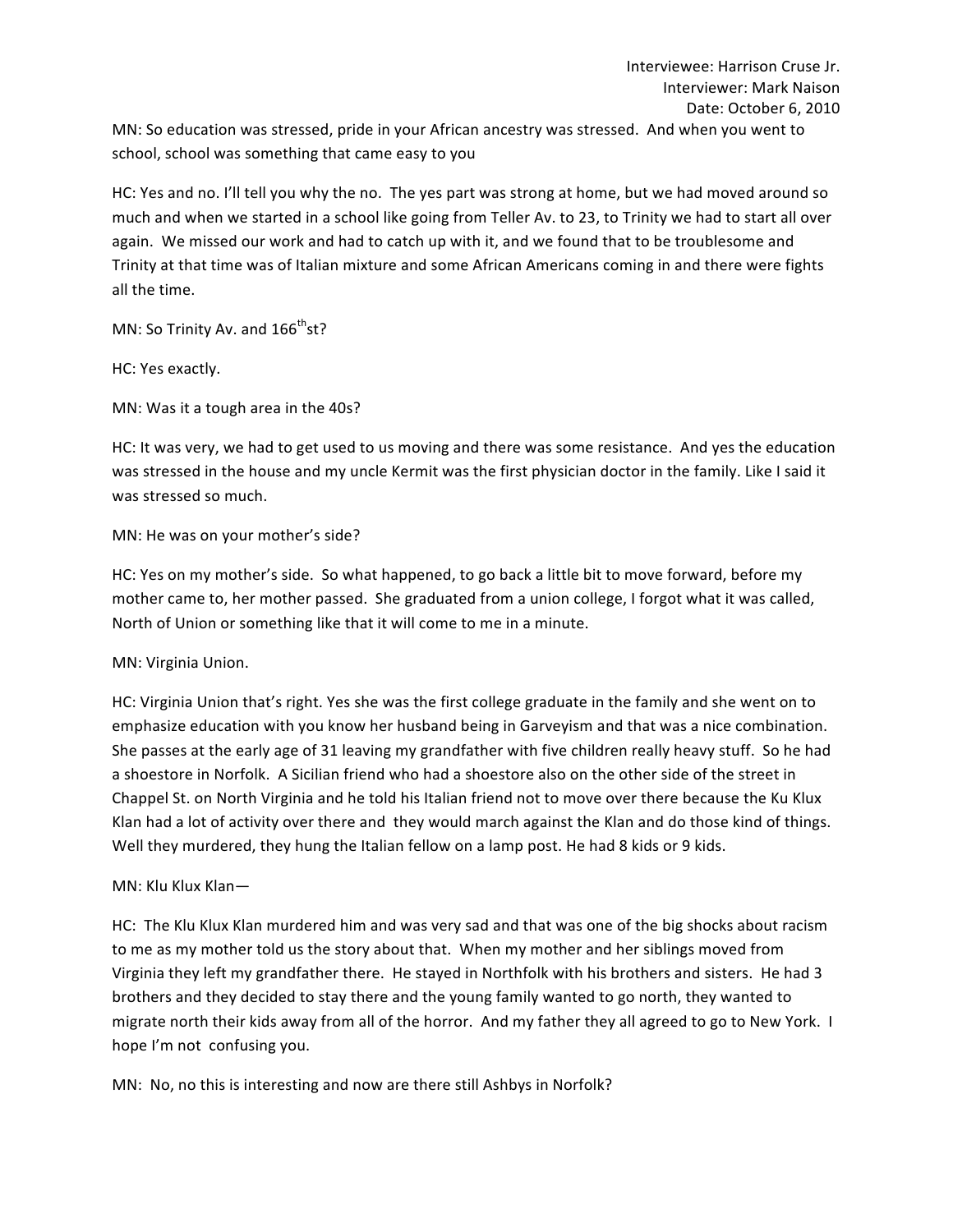HC: Yes, Kermit, his son is a physician also now. And so he's in Noforlk as a doctor he's in the North end of Virginia, some heights. He's a physician there and a cousin of mine is a doctor there also. Doctor Centris. So as I said education was-

MN: Right, so now you are in Trinity Place. Where did you go from Trinity Av? Where was next stop?

HC: Next stop was Holmes st. in the Bronx. Between Union and Prospect.

MN: Union and Prospect right.

[crosstalk]

MN: And same kind of building?

HC: Same walk up.

MN: How many people were in the family when you moved?

HC: Well was my twin brother, my sister, my older brother in-

MN: Were other relatives who-

HC: my mother's twin sisters, they were around the corner in Steadman Av. 1231 Steadman's av. The building called bucket of blood. It was a notorious building it was across the street from PS 99 and that's the school I attended after leaving 23. They had a gifted program, and they called it talented or gifted or rapid class programs in the school. Basically started in school, I remember I was an artist, my brother was a musician, and they had a program connected to PS 54in the Bronx. We moved from Holmes St. to Staedmans Av. and we had to move—here you go, yes moving a lot—to 1282 Staedman's Av. We weren't allowed to cross 169<sup>th</sup> st. so they said Harrison, Douglas and Francine you'll have to go to PS 54. We had the same program there and  $-$ 

MN: Where's PS 54?

HC: 54 is on Intervale, between Intervale and Freeman.

MN: So that's a little further down.

HC: It's further down. Right across from down the street.

MN: Down the hill.

HC: Right down the hill.

MN: What grade were you in when all of this was going on?

HC: All this was going on in the third or fourth grade area.

MN: You're moving from place to place constantly-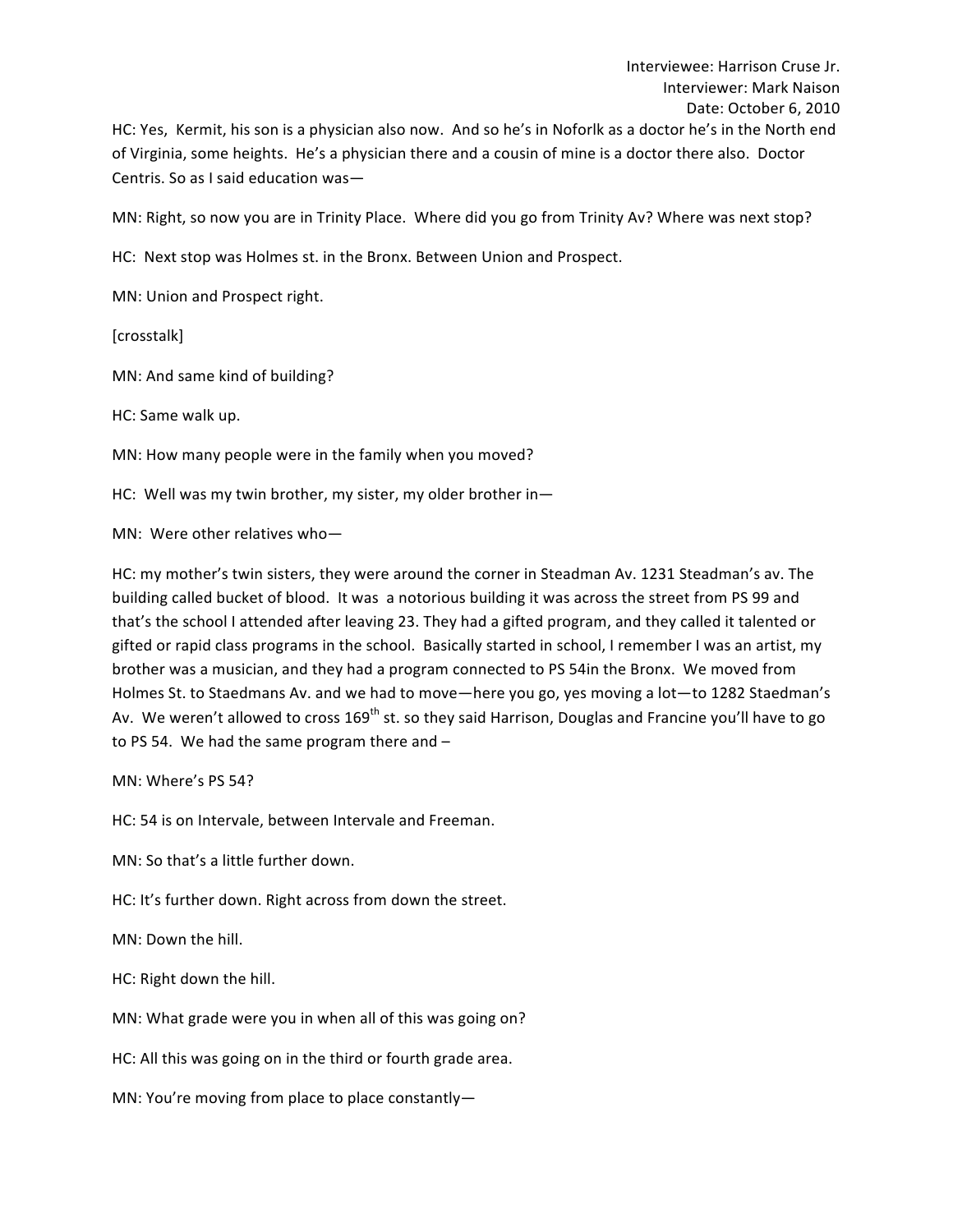#### HC: --father not at home

MN: --so this was a common thing for people in those days.

HC: Yes kind of. Yes. I mean the rest was like \$52 a month, it was pretty hard to get you know.

MN: So what happens is that you moved when you couldn't pay the rent.

HC: Yea we'd move, with my father disappearing with his job going to railroad and not coming on time with the money and the siblings, my mother's siblings pooling the money and looking out for each other and moving along.

MN: When did you move to Lyman Place?

HC: And then we moved to Lyman place, ok, we left 1282 while I was still in the fifth and sixth grade and went searching in Lyman place.

MN: What building was this? Across the streetfrom--

HC: Across from the street from Walgen.

MN: When you moved to Lyman Pl. describe what Lyman place was like.

HC: It was like a wonderland, it was a mixture of Irish, some Italians, was the Espisio family, the Harris, well I can't name all the families, we all hung out together and we played regularly [unintelligible] and rode our bikes and studied together. It was Emilion Cruz, you know Emilio Cruz, the painter, he became a famous painter. He stayed on Steadmans Av. but we were friends we hung out together. But Emilio was one of the most popular, I guess most successful in that area. So Lyman Pl. Bob Guns, Frankie Robinson—

#### MN: How quickly did you meet Bob when you moved there?

HC: Bob was younger and we met, I knew his father before I knew him because his father used to, he was a sort of mentor type of guy, he would talk to the young people who were sitting around, you know see if he could come up with his newspaper, you know how you doing buster?

MN: So your nickname was buster?

HC: Buster yes.

MN: Did Bob have a nickname?

HC: No not that I remember. We just called him Bob you know, and his father was loved by a lot of people, but he would encourage us to you know continue our education asking what I was doing a lot of times, he used to see me drawing you know, drawing and doing different things. Speaking of Bob, my father almost adopted as he says Harrison as Buster said. And he would always remind me of the type of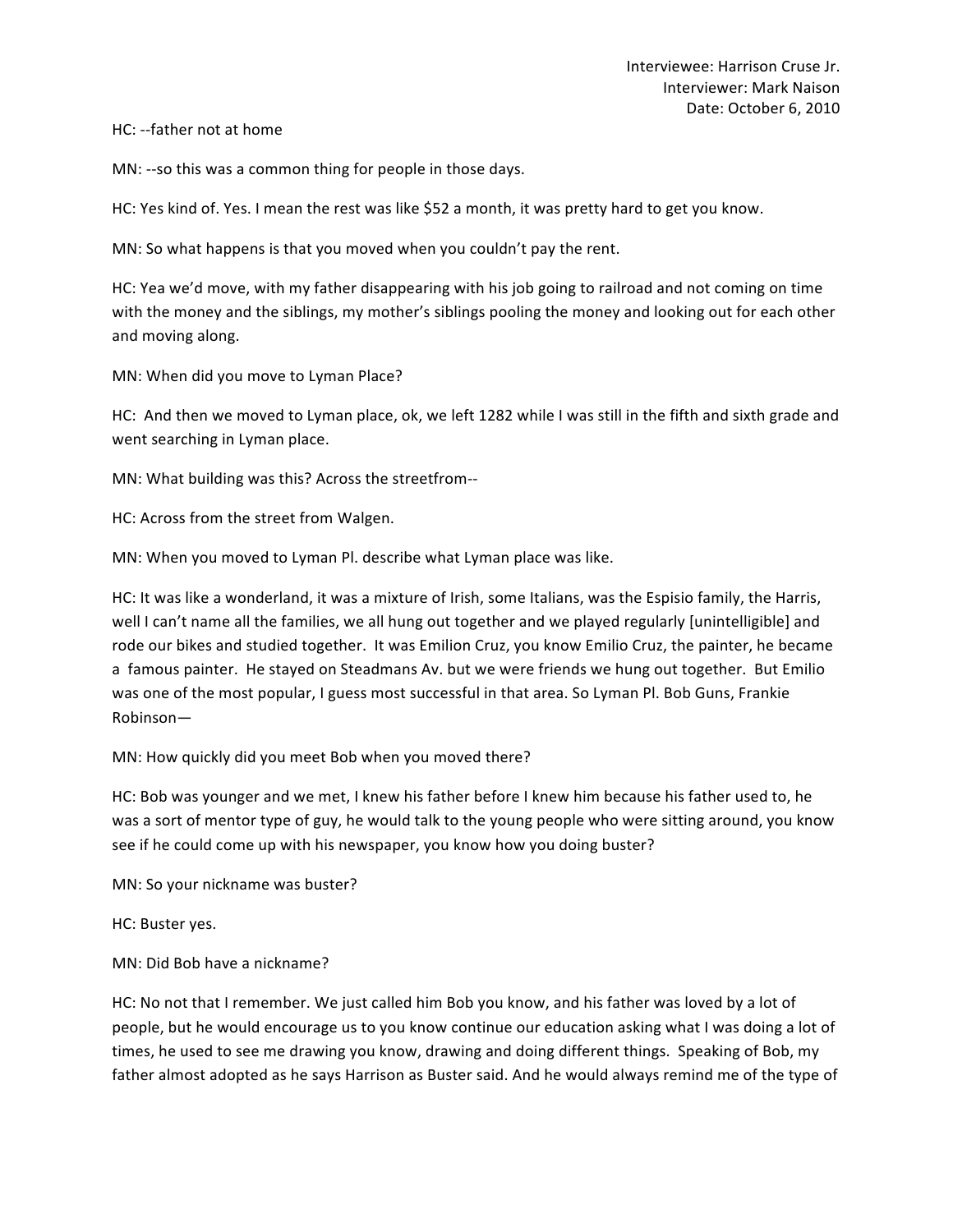MN: So I knew Bob as an artist would you also-

HC: Oh yes. Yes I was born drawing.

[laughter]

MN: Have you been involved professionally as an artist?

HC: Yes. Well my career-yes that's all I did.

MN: So you started drawing without people in your family being artistic? It just started happening?

HC: Yes, it just started happening. I'd go in a room, and my older brother would bring lots of paper film from his office that he worked at. Stacks of them.  $8 \frac{1}{2} \times 11$  paper and draw, draw, draw.

MN: Was this something that was encouraged at school?

HC: Yes, yes, yes. They had projects in the school that music, art programs at PS 54 that encouraged boys and girls at science, math, art, music and various other things. Shapiro, Dr. Shapiro and—

MN: You were also at 54?

HC:--Yes. That was the neighborhood elementary school.

MN: So people from Lyman place went to 54 not 99?

HC: Yes overwhelming. We were going a lot because-

MN: When you were going there what was the racial composition? Was it very mixed?

HC: Yes, very mixed. You see my graduation pictures it's predominantly white.

MN: Do you think young people are getting as good an education now as you got? This is something which I elaborate on it.

HC: For sure.

BG: It certainly is as Buster has stated that we were very fortunate because we had a very good elementary school then we had junior high school 40 which had a music and arts program so you certainly talk about a complete background even at level . it's unfortunate that today many young people don't have that. And born to be in a public school and having access to the arts.

MN: Many people have talked to me about the music program so what were the resources that you had access to as emerging artists? I don't know as much about music as I know about art so let's say there's an art program at PS 140 what does that involve?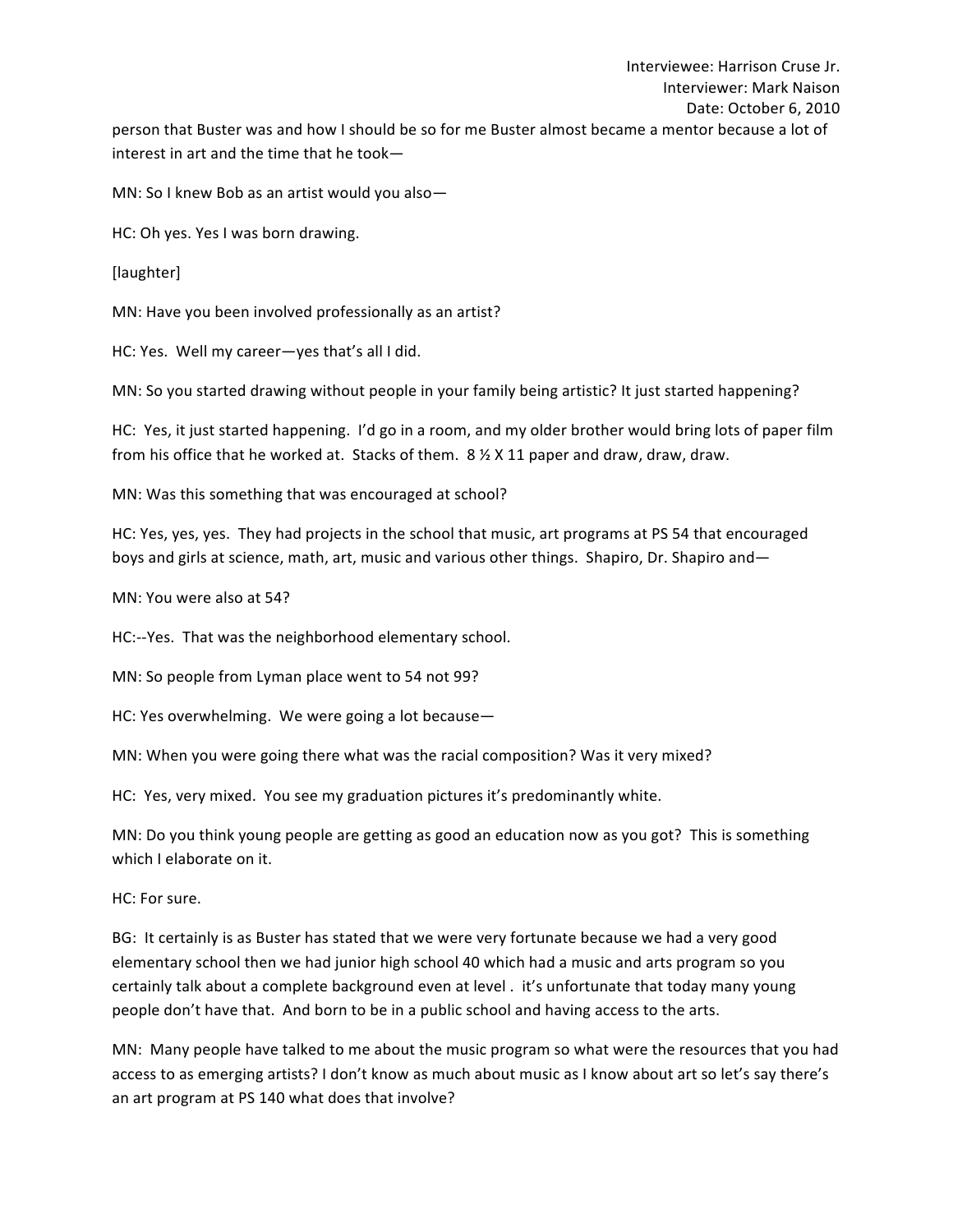HC: What does that involved in the arts side?

MN: Yes in the arts side.

HC: I had a teacher she was a mixture of Irish and Italian and Massela Minetti and she was awesome and she had graduated from PRAT, she was a PRAT graduate, art and design, and she was tough and what we were blessed to have this woman because she introduced us with tickets to the museums, to libraries, and research and various types of art, paintings, tiles, form Picasso to Rembrandt.

MN: She would take you to museum?

HC: Oh sure. Yes, I remember going on the train. Being on the train and having us sandwiches and everything. 

MN: And this is on the weekdays during school?

HC: Yes, we'd take a day off, a day out of school.

MN: it would be a day trip?

HC: It'd be a day trip.

BG: All day at the Metropolitan Museum of Art?

HC: No that was the Guggenheim. Museum of Modern Art had been established around that time. I remember those two museum. The arts students lake and she had told us about PRAT, and that's wanted to go, always dreamed of going there, and in those schools [unintelligible] it is called art and design now, but that's what it was called when Bob ad I had attended. But she definitely had painting skills. She taught us how to appreciate the masters and you dint' have to copy but learn to paint and the different chromatic skills. All those skills I can't go into, the science of painting she told us. And so it was fascinating because she taught us how to paint the sky, the face, she said, I'll never forget, she always used to say" There's no such a thing as a white person". And you know we started to laugh we'd look at her and say "but you're white" and she says " No" and she says, she takes the papers and scissors for comparison and say "This is white. Now look at my hand, look at my face. Do you see anything white there? It's not white. White is a what? That's what they call people black white but there's no such thing. I've red, green, and blood, she told us that when blood reaches oxygen it turns red, but you see the green on it. So when you paint a portrait you have to put green on it, you have to use red". She didn't play around. She was good. She prepared us. She was preparing us for freelance or music and art or anyone in the arts school that choose to attend at the time to make the story short. We got on the arts side, we studied some music. First time I heart Beethoven, Bach, Revel, all the classical, jazz. First time I ever heard, well first I listened around the house when my mother put it on on the radiio. But I knew about Armstrong from those people from my mother's side. But in school we got the classics and recently my mother was listening to the International Harvest Radio station which was a K from W I guess IQ or of the day. We also listened to two songs, my mother liked opera for some reason she liked Beethoven but we got a nice mixture. I know I'm going really fast. So I had music appreciation in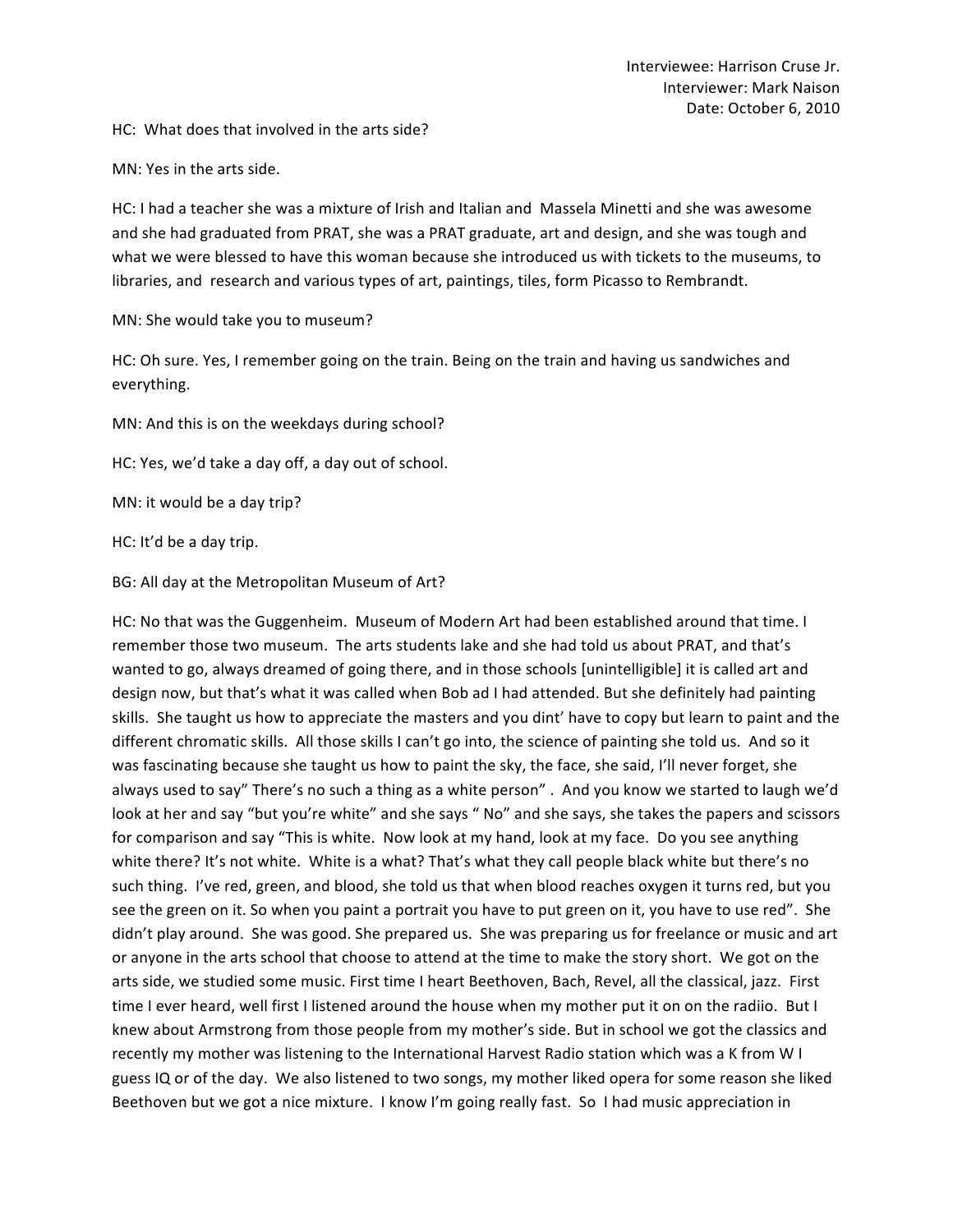elementary school as well as junior high school. So a combination of jazz coming on one end classical on the other end, classical art, the museum of art, teaching us how to paint, we had a wonderful education. I don't see that today. I don't think there's any teacher around like Massela. I hope there is but I don't know if there's any.

MN: There probably are, but the programs are not institutionalized the way they were then.

#### [crosstalk]

HC: I don't see any teachers on the train. We would take time off to take class off. 25 children on the train, a white teacher, not having, without incident, we got in to the end--

## MN: no cell phone

HC: on the subway, we'd get off on Lexington and walk up to  $5<sup>th</sup>$  avenue and it paid very well.

## [crosstalk]

HC: It was very important we pass the test. And I'll go on with that when I talk. Bob took Davio, Reese, Lewis, my friends in school we all took the test and Maurrice and several other people we took the test for industrialized high school. And some of us passed some of us failed. I passed the test along with Maurrice, Lewis, my friend Elvin Davio, and I was accepted around August, in the middle August I get this letter from Designer Mr. Titi stating that we don't have any room, we don't have -class size and so forth—so you will be attending the closest school which is the Morris high school which is in the Bronx, we're sorry to ba bat bat—so wow, my mother hit the ceiling so did I, I went into the room and shut the door she couldn't get me out of that room. So, my mother was a warrior, puts on her coat, and—we're going to see the song the first day of school so turned up. And she found a phone number told Missela I'm in no brag that I was one of her best students in her class. She knew that, she knew I had the skills. She had taught me everything and I did it well. I was a good student. And so she says this is not going to happen. Yes we're going to Dr. Levine, we'll go to the superintendent, and we're going to have everybody—I still remember the day Massela on the train with my mother, myself and Dr. Levine.

# MN: He was the Bronx superintendet?

HC: The Bronx deputy. And we went to Dr. Keny and he was a pretty much, a racist. And he sat at the table, a tall guy of some 6' 5" a pretty domineering person. And " we don't have an unlimited table and ...mmhm" and he was upset because I had all these people, emerged on him you know. And you know they threatened to go to 110 Livingston St. and I didn't know what that was and yeah they had prepared letters, my teachers. They were going to challenge this method that they had, this quota system. We demanded a tour that day and walked around there were empty seats in every class we went through. Empty seats. Here there and everything and we came back. I remember taking notes and everything "oh" and my mother would laugh, I mean they couldn't even hide the lie. So we fought for a very short time and Missela called and well--

#### MN: What year was this?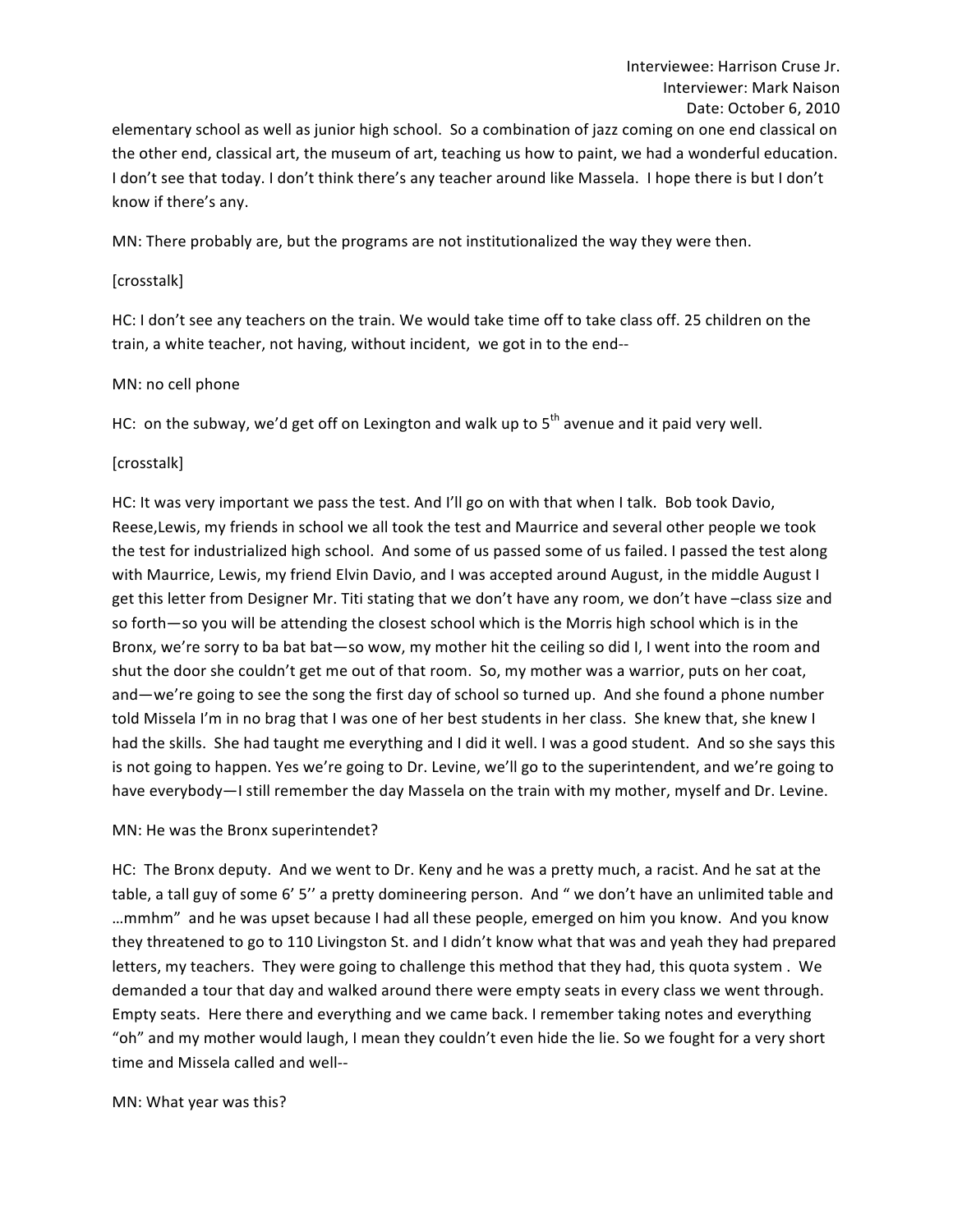MN:How many black students were there when you went there?

HC: About six.

MN: So he was definitely trying to maintain a racial-

HC: Oh yes.

MN: Did it change over time?

HC: Yes, I think what happened was—I don't think my letters were written to 110 Livingston St. and other things that followed up by Dr. Lavine and so many—and so on and so on besides other people complaining about quota system. And eventually saw, Bob came in, African Americans and Latinos came while I was attending school.

MN: I want to backtrack a little bit in terms of religion. What churches did your family attend in the Bronx. Were you involved with more than one church?

HC: Yes, we started with St. Augustine, with Reverend Hawkins. Reverend Hawkins was the pastor of the church at that time and he had all kinds of programs, he had art shows there and music it was an extension of  $-$ 

MN: So what I see is that you have the culture at home, you have it nurtured in the school, and nurtured at church. Everything is there to bring your talents to the surface from home to school to church.

HC: Exactly. What we did was-I joined the scouts and they had music programs there. And then I joined the Minicing Program at Coldwell AME, African Methodist Episcopal church on the corner of Stevens and Freeman Chrisel. And they had the Minicing Program there and I joined it and eventually got into the church because St. Augustine—I wanted to play the drums and my brother wanted to play the bugle. So we had to join the church.

MN: So they had a cadet core at the Coldwell AME, but they didn't have that at St. Augustines?

HC: They didn't have it at St. Augustine. They had the St. Martin's cadet and the Scouts there and I grew with it and wanted to play the drums there and some crazy idea I had so I wound up playing the drums for five years you know.

MN: Your family stayed in Lyman place? They stayed there. From moving from place to place. How long did your family stay in Lyman place?

HC: Forever, I still have family here. My great nephew is here with his family. My older brother lived and died just recently about four years ago, he was living alone.

MN: Was Bunchy part of your group?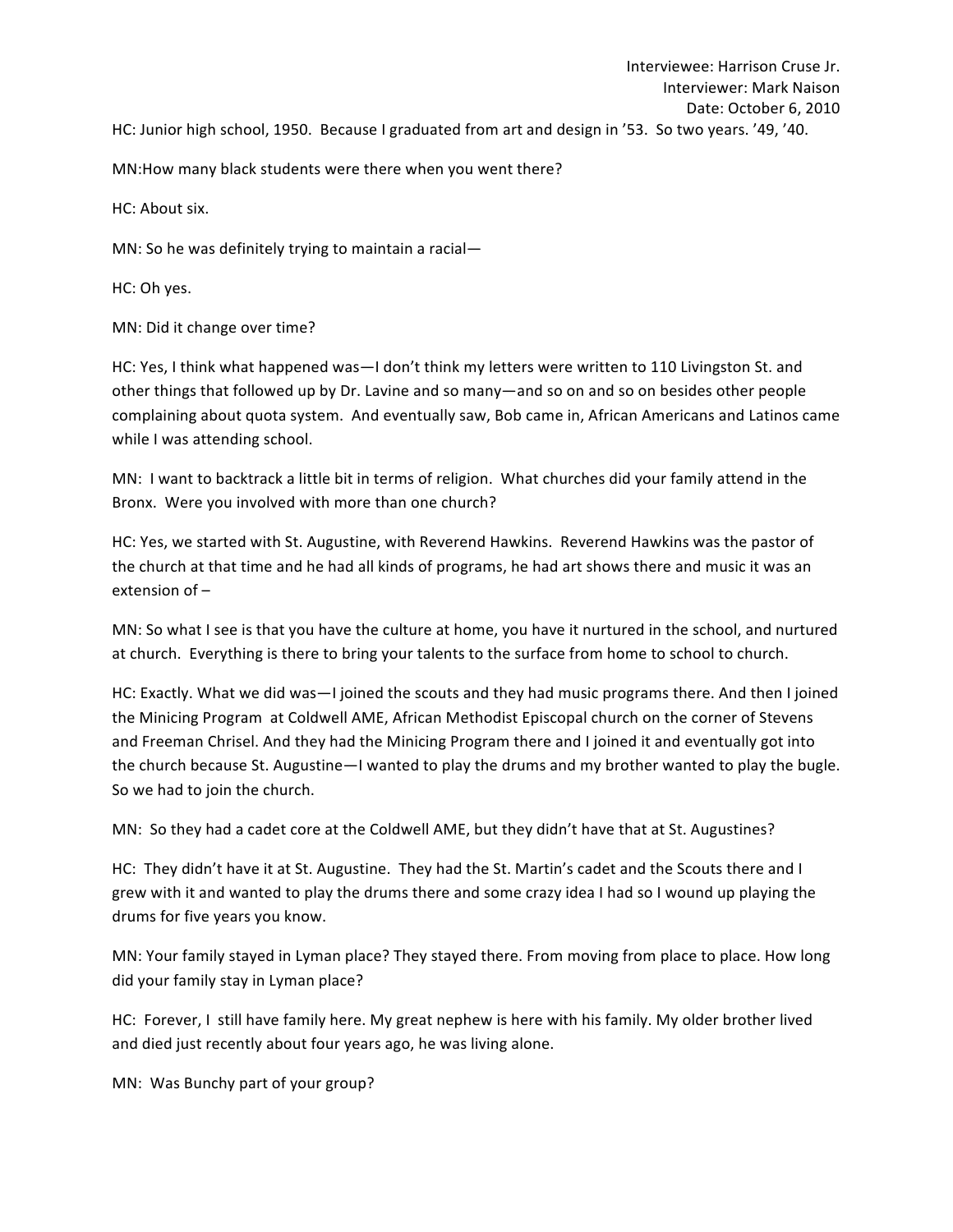HC: Yes she was a very important part of our group. Her family emphasized education and when my brother played basketball to college--

MN: Yes her brother is still a coach. Oh her older brother?

HC: Freddie, yes I think he went into banking. Eventually after college.

MN: She was a very good athlete too, I hear. She said something like foul shooting record for—when she went to catholic school St. Anthrony of Padua.

HC: Yes St. Anthrony that's right. We grew up together, we played together. I remember bikes and hikes. 

MN: At what point did Elmo Hope and Felonious Lunk cross your path as figures? Was this something fairly early?

HC: Early, yes. Yes. My literal window was opposite the Hope's living room window in the next building one flight down so I could look out of my living room into their living room and could see Elmo Hope practicing on his piano. Thelonious Monk, Red Allen used to come—Max Roach and on and on, Miles Davis also but I didn't remember him too well until we got to the 845 club. As we got older we would go to 845 but I watched them rehearse and he would sit on a stoop and talk to us and tell us "don't ever use drugs" Elmo Hope was high you know. But we had to follow order it didn't mean he would you know. But he would become—do great things and they were really nice guys. They would tell us about music and tell us all about jazz. I just thought they were musicians, just a bunch of guys practicing until I found out Elmo wrote some great pieces and became famous and was cutting records. Boy he was the pride of Lyman place and then we became teenagers and we met Longbay Brats, Barb and all of us thought --getting together getting with us. Small groups of guys, Frank Robinson and I can't remember all the names. We made our little trek up to Prospect Av. to the 845 Club.

MN: How old were you when you started?

HC: We had a good thick mustache. Old enough to sit down at the table and sit gingerale. [laugher] to listen to jazz.

MN: How old were you?

HC: Fourteen, fifteen, sixteen.

MN: Wow!

HC: Became interested in jazz at an early age because of Thelonious Monk.

MN: so growing up on this block made you jazz conscious?

HC: Definitely.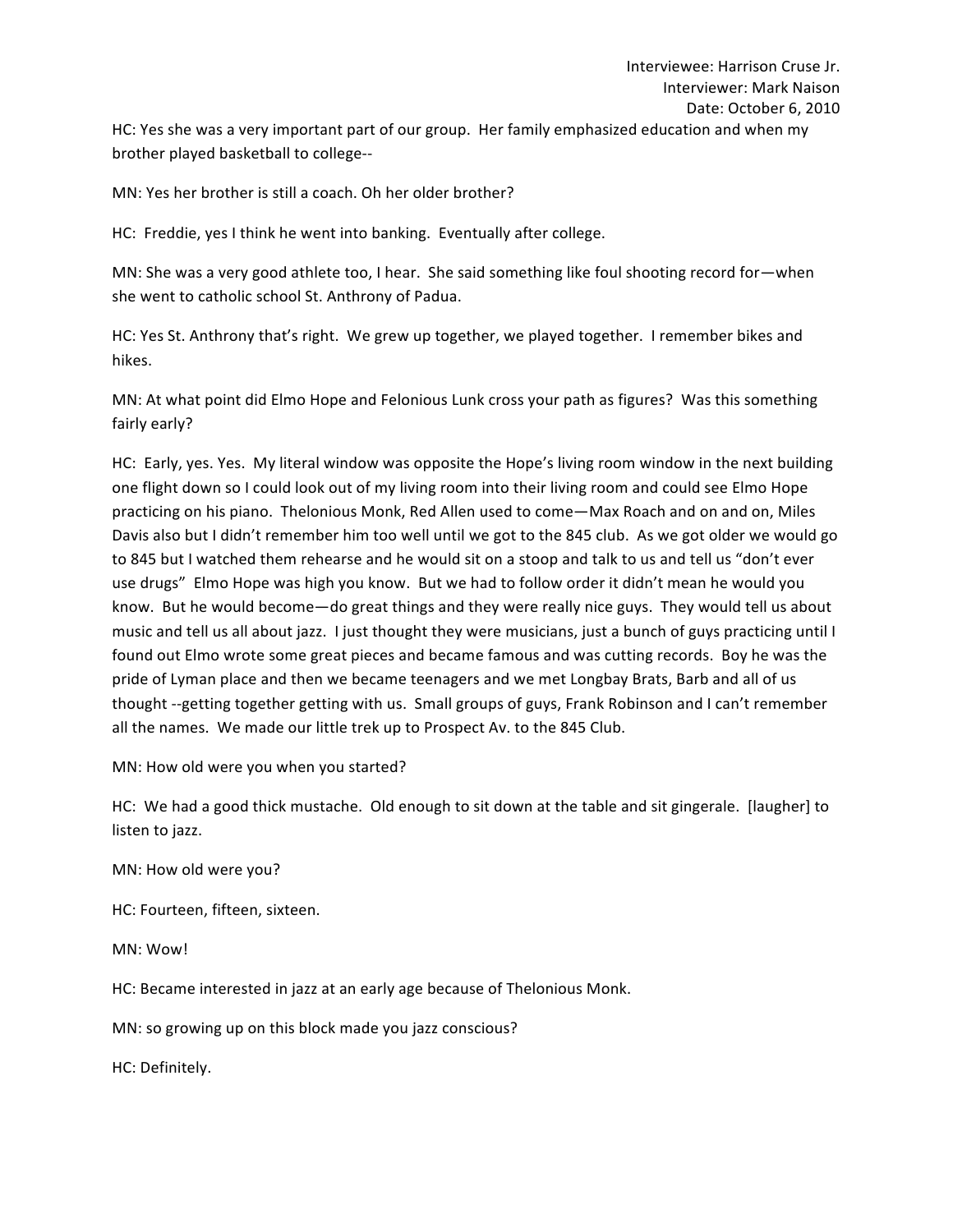HC: Music to listen to.

and music to listen to.

MN: You didn't have any illusions that you were going to be musicians?

HC: There were people in the group that became musicians. Right next door to me was what's his name again.

RG: Leo Mitchel.

HC: Leo Mitchel and the trumpeter who died recently he played with Gerry Mulligan. Al Gabino.

MN: Al Gabino was from your block?

HC: No he was from around the corner. Prospect Av. but he came in the block because it was like a mecca. 

MN: Was he older than you guys?

HC: No he was our age.

MN: Because Maxine has done some work on him. He became a very talented-

HC: Yes.

MN: Did he go to junior high school 40 with you?

HC: Yes he went to 40 with us. He was introduced and enlightened by the structure there. Music and art pulled anybody in who was talented or took an interest in music and art. That was the school. Bob and I used to talk about, right down the street from 40 was junior high school called Herman Ritter. Herman Ritter was like a tombstone. I remember going into Herman Ritter one day in the lobby because one of my friends who had tended 40 with me, I'll think of his name in a minute, a Jewish fellow, we remained friends for years. I went to 40 but he went to Herman Ritter but we remained friends and I would meet him at the school and we would talk about school or what we were doing and he says "come on in and see the school" and I remember walking in the hallway and was put out of the school by a white teacher and told me I didn't belong in the school and to wait for, his name will come to me in a minute, to wait for him outside and I said "oh wow but he told me" and we knew we weren't allowed to go, blacks weren't allowed to go to Herman Ritter. All African Americans went to 40 which was a blessing in disguise. I don't think that Herman Ritter had the same programs as a matter of fact they did have it, Bernstein was his last name, they didn't have that program. We had that program, the gifted, or what they called it. The gifted talented program. That's all I know but they had another one there.

MN: Yes. Jimmy Owens, Joe Orange,  $168<sup>th</sup>$  st. grew up as musicians trained and went to school.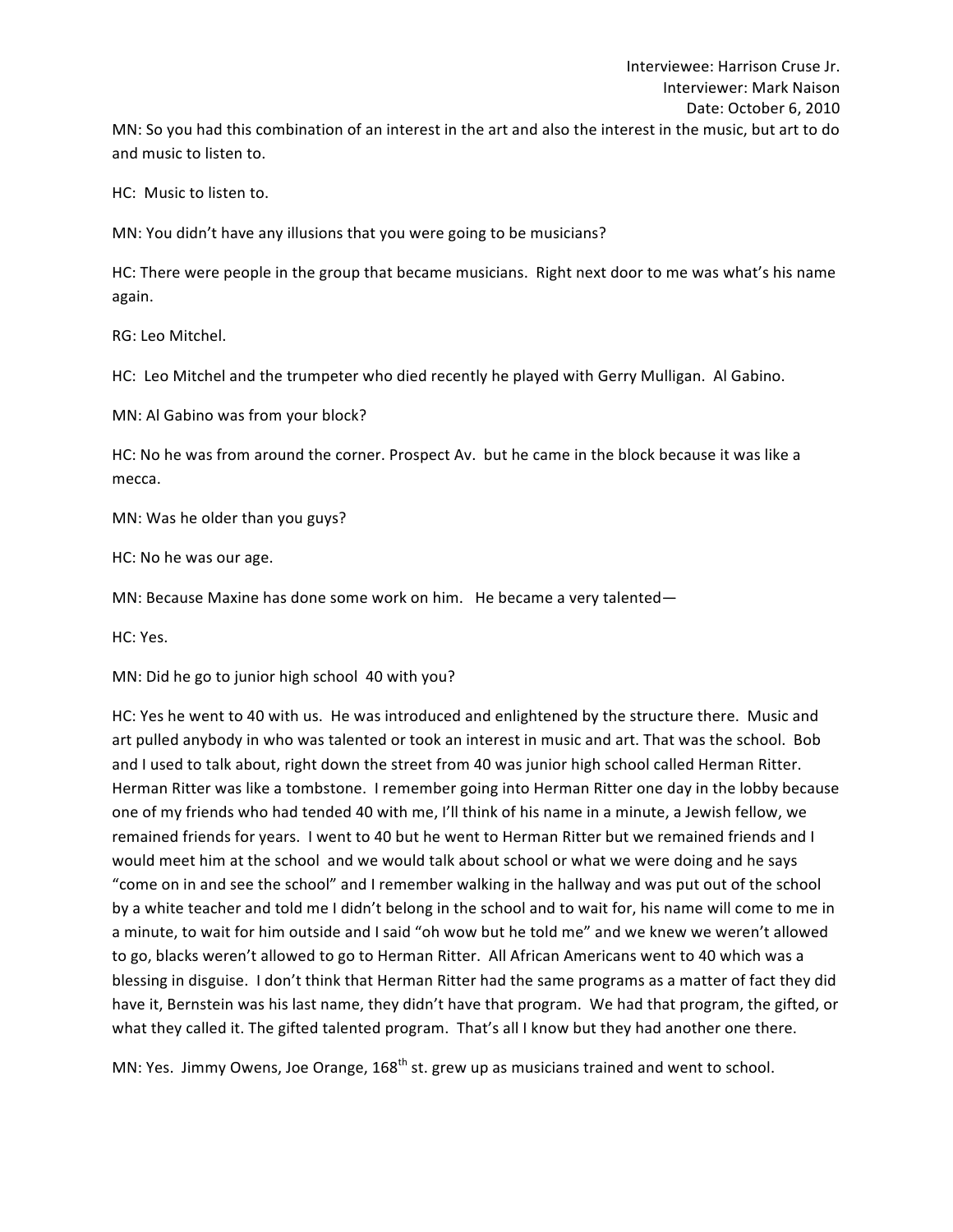HC: Yes and sports writer for Amsterdam news. Howie Williams. He was head of the monitor squad in the 40. [laughter] Yes I remember he was the head of the monitor squad. Great people.

MN: One of the things that Bob discussed, you had in a lot of ways a magical childhood and good education experiences but in some point drugs hit your block. How did you experience that. Was it something that you were aware of quickly or it caught you by surprise?

HC: That's a good question because when I first knew of it. The guys, I can't remember all the names, I remember the fellows coming back from the Korean War and they came back high. My older brothers's friends he came back with -and I remember my mother telling me "does anybody do drugs" and so forth. These young guy, it was pathetic to see these healthy young warriors come back broken.

MN: What was interesting is that people talk about the Vietnam war that way but not about the Korean War and it might have had the same effect.

HC: The little white pills they gave them and my little brother told them, because my brother was in the Navy, about the pills that they gave him while they were overseas and told them to continue to take these pills. When they got back and these pills I don't know what they were cocaine, I don't know. But anyway they were high all the time. And I told Bob one day we would-

# [End of side one Tape 1]

HC: working for a guy who had a motorcycle club. His name was Comnie Come—he had a truck and we used to deliver newspapers in the morning. We'd meet him outside and he would take us around to different areas to sell the newspapers. Home news and the Pittsburgh Carrier and one day we got down early a Saturday morning, got came down early, the four of us, my twin brother, Jimmy Laison, Larry Laison, and  $-$ 

# BG: Hamilton Trup.

HC: --and we were all sitting in the truck waiting for Comnie Come, but in the truck there was bags, brown bags and we thought there was lunch that he had there " Oh Con gave us a lunch". You know it was a staple at the time. We opened the bags up but inside the paper bags were a can of sterno, spoon, syringe with a little rubber thing on top and two packets of what we know now is drugs but white powder with the instructions typed, not handwritten, were typed. I found out after working with the government who was doing that later. So I said what's this? And so here comes Con and we said "hey we thought you were giving us sandwiches what's in there?" and he went ballistic he said don't mention blah and drug pushers". He looked at it but he didn't really understand, he gets it as much as my mother did so I took him to my mother. And my mother sort of saw they were typewritten instructions on how to put the water, how to mix the water with the powder and the spoon and how to light the sterno. I'll never forget those neat—it was so neat, so well organized by a company because it's got to be a company. So my mother when she took all of us to the  $41<sup>st</sup>$  precinct, I'll never forget that day, how cold it was, down Simpson st. so mad, she had tears come down so mad. I remember Jimmy Laison's mother had asthma, she couldn't walk the whole trip she had asthma attack along the way she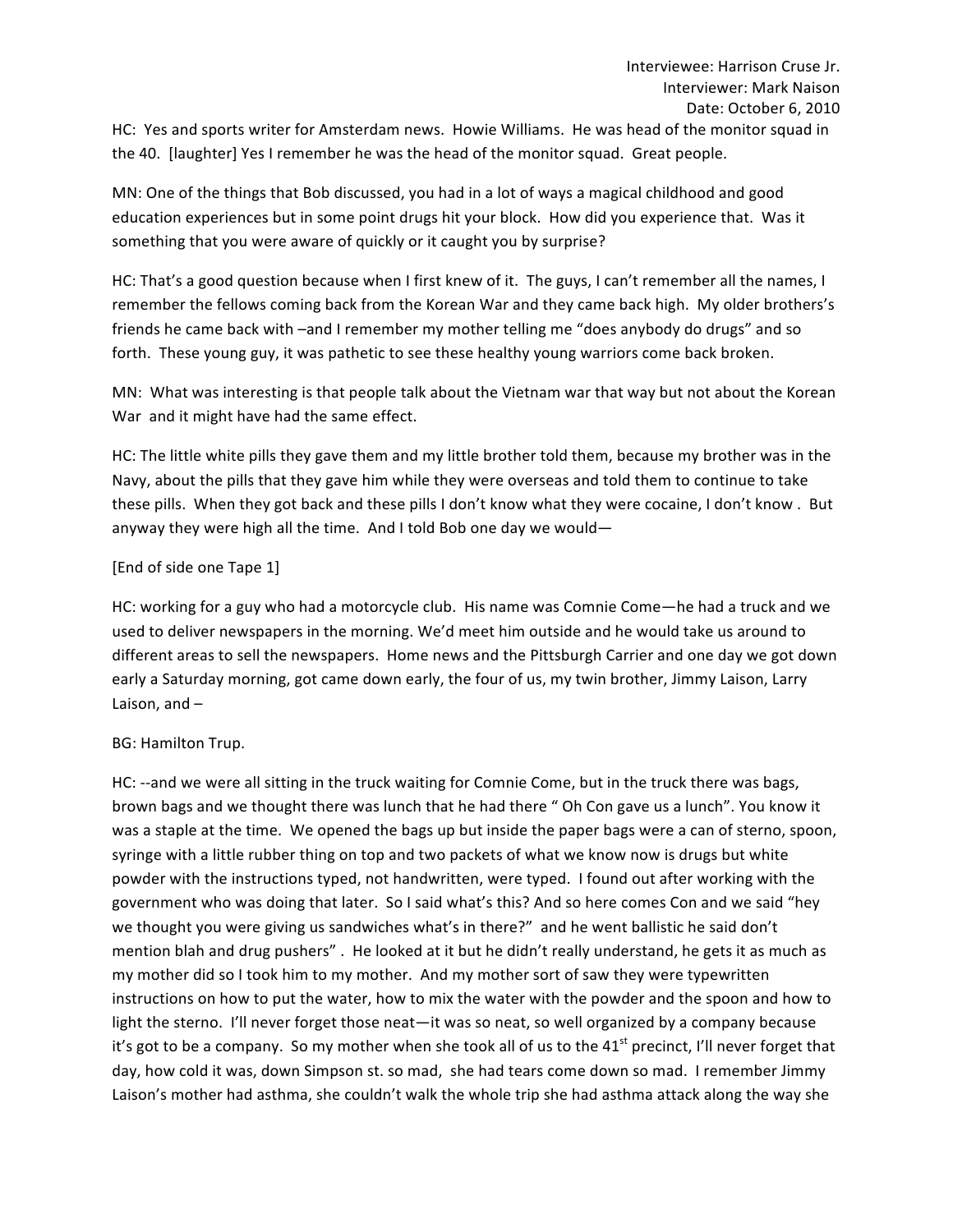had to come back and my mother continued. About 7 am to the precinct. She took the bags ripped them open at the top dumped them they had at the precinct they had a table that was a little high up to the chest and the precinct sergeant saying "hey hold hold on what's going on" and she empties the bag and says look they're trying to make drug addicts of my children and children in Lyman place. They're delivering free drugs here you better do something about it she's going to write a letter and so forth and he says ok ok and we don't know. And she says I'm going to keep one bag cause I am going to the city hall or somewhere she was going to take –[laughs] she was adamant about this and we got --Larry's mother, Frankie's mother we were trying to stop the drugs. They were dispersing and trying to recruit young kids. That's when I became really aware of the real attempt to genocide—that was—that's the word my mother used she said bringing her Gaveyist movement background she says this -I'll never forget that word because I didn't know what genocide is—she said this is genocide. She sat down and told us see they are trying to destroy us.

MN: And this is in early-53,54?

HC: yes that was inside of 53 that was before that.

MN: Before you graduated?

HC: We were stil in junior high school when that happened.

MN: This was in the late '40s?

HC: That's right. Kids, young men were coming back from the Korean War which ended in the '50s the last part of that war was '51 I think

MN: '53.'

HC: '53 ok. Some of the guys were coming back in '50 when I had just gotten in high school and that's when I was making extra money delivering papers. So you're right around that time we were still teenagers, young kids around that time.

MN: Did your mother ever take you to Harlem?

HC: Oh yes.

MN: Was Harlem part of your Bronx experience? Was this something, a place you-

HC: Yes. The Harlem thing was wonderful because what happened was my older brother took my twin and I to Harlem to see the old neighborhood and the friends you know and we would search for my father as well. We were trying to find out where he was and so forth. What was going on because we had heard he was in Harlem. We ran into him once or twice, but the real story of Harlem is he took us around and he would introduce us to these wonderful people, Southern people like us. We would talk about the roots and my family, my mother who had come from Virginia also from Norfolk. We left them there when we moved to the Bronx so we went back to see them. And then when I joined the Minisink Cadets their base of operation was at the town house a block or two from City College on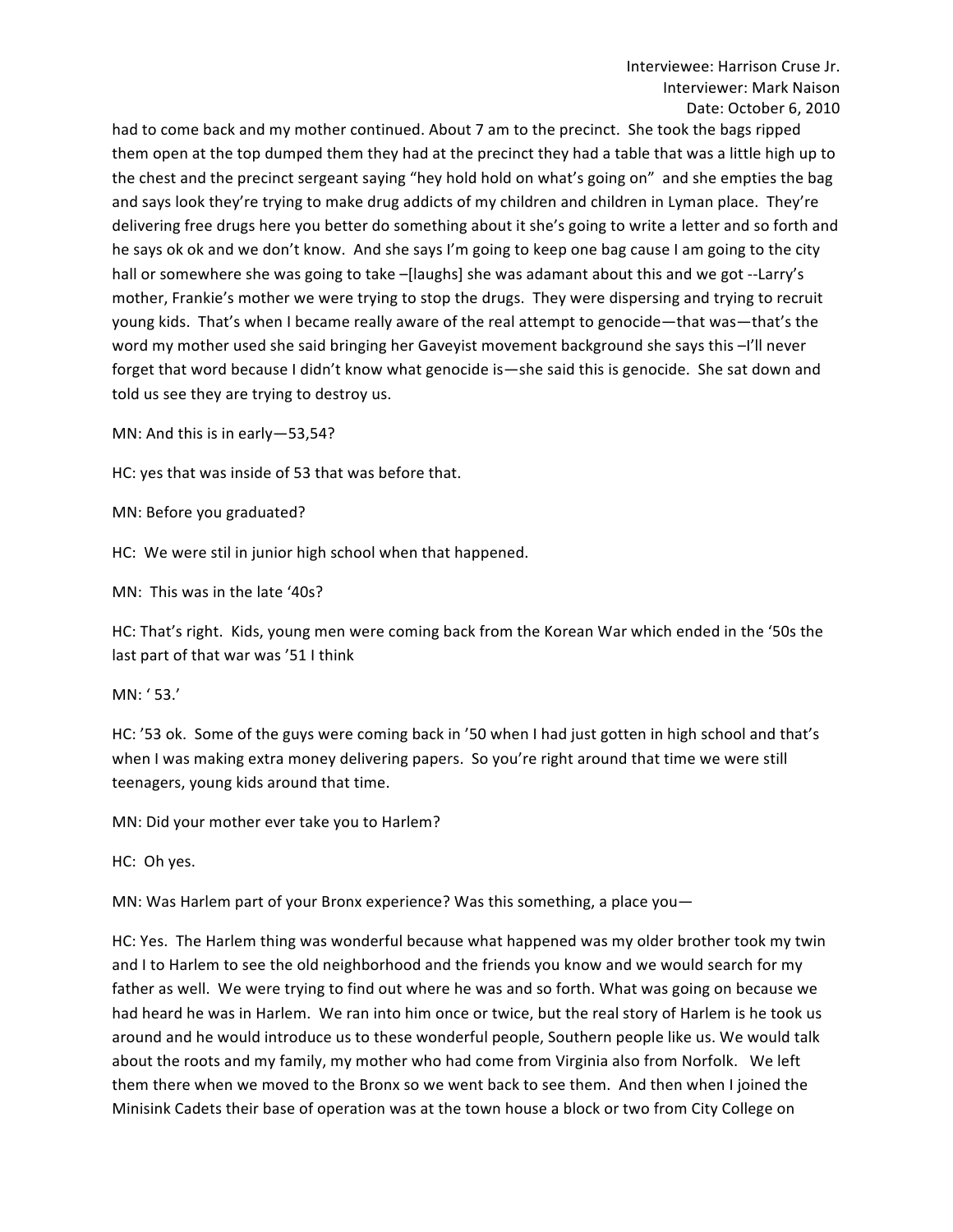MN: Did you go camp Minisink?

HC: Camp Minisink

MN: Did you meet Jim Cruit there?

HC: Cruit.

MN: So was he part of your contemporary-

HC: --exactly

MN:  $-$ and he was in PS 140 when you were there

HC: PS 40. All Cruit family, his sister, yes. All Cruits are an intricate part of  $-$ 

MN: wow so the whole group that survived Minisink.

HC: Yes we were all warriors to survive. I remember we were up against the drugs and racism the police brutality.

MN: People haven't talked much about the police during these interviews. So how did the—what people did mention is if you went up the Grand Concourse they would chase you off, but was their brutality in the neighborhood or were they policing in boundaries?

HC: No I was beaten up by a policeman in the neighborhood just to give you an example. One morning, one Saturday morning, Larry was, no it was summertime. It wasn't a Saturday. It was the summer they were showing a movie, a John Wayne movie or something on Southern Boulevard so we were walking down to Carlyle Av. not on Intervale. And a policeman, a police officer was walking up the street and we just looked at him and said "Hi how you doin'" and he said "how you doin' boys? Come here. Where you going?. We say going to the movies. He says yeah. He says you live around here. We say yeah we live here. He says you look a fellow that were here before. We said we don't know what you're talking about we're going to the movies and he grabbed us by the collar and says you lyin', you lyin' little niggers [laughs] and bangs our heads together and took us into the school.

MN: How old were you then?

HC: The school—school was—I was a kid nine or ten years old.

MN: What?!

HC: I was ten. I was in school

BG: Elementary school.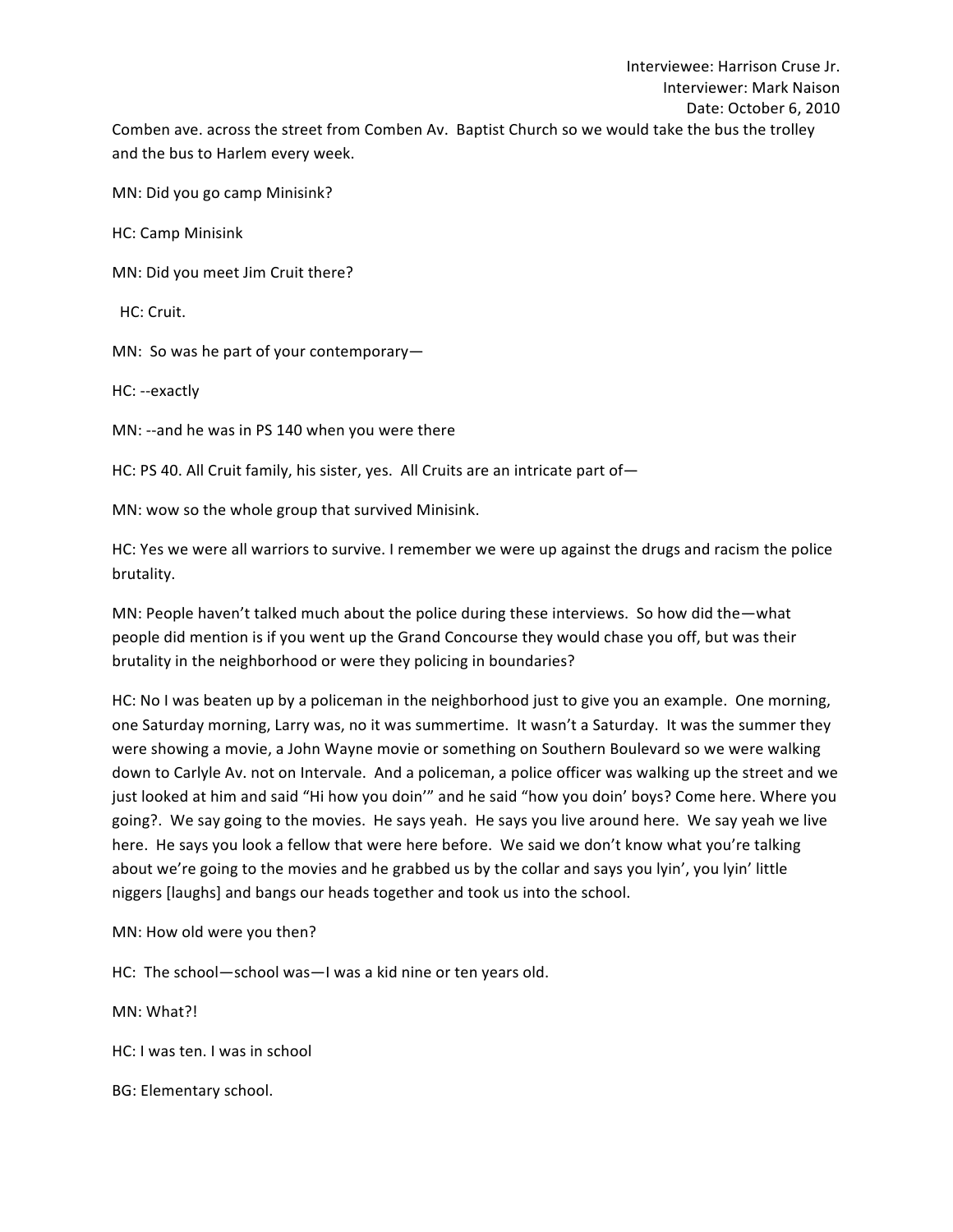HC: Yes ten. We were about 10, 11 years the most. 11 I remember I found out later. He took us to the school and the school doors were opened because they were giving free lunches in the area so they were preparing the free lunch that morning so he knew that those doors were opened cause he came in the morning. Took us to the staircase and started slapping us in the face and calling us niggers knocking us down and then got up and screaming and all of a sudden this cleaning lady, a white lady, came opened the door and screamed "what are you doing to those boys? I'm going to tell. I'm going to tell." He said mind your business and she ran away I'll never forget. She ran and said I'm going to get someone she dropped her things and ran in the hallway. So glad to see her because I thought he was going to kill us. He continued to slap us and he threw Larry down the flight of stairs and Larry went tumbling down the stairs and then he picked me up and threw me but you know in those days they had these gravings along [laughs] and I was lucky I put my hands I was going like this and I put my fingers in and I'll never forget that feeling of my fingers grabbing those graters and I was gone flying down the stairs and I was little. And we ran when we got to the bottom. He was mad.

MN: In those days did they have name plates or you couldn't-

HC: He was on foot

MN: So he didn't have a name plate with his name?

HC: No we ran home.

MN: Was this a common experience among young people?

HC: police beat you and we had an African American policeman Ching Low. He had a nickname. Ching Low. And he worked with, along with some authority in the government looking for some people who were [unintelligible] he was one of those guys who would attach himself. And I remember always when we would see him with these two white fellows someone was being hunted down. And he was known to pick up people in the alleys, the hallways, along with his wife and beat people that, I don't know what reason, most of the people he beat were older than I, so I don't know what the reason was. I heard later he was looking for [unintelligible] for numbers.

MN: Was there a numbers person on the block?

HC: Oh yeah plenty.

MN: More than one?

HC: More than one. [laughs] yes we had pretty Willie.

[laugher]

MN: Who was pretty Willie?

HC: Pretty Willie was a guy from Atlanta, Georgia. He was a cool guy you know he was, Technicolor clothes on and girls and was all polished and all tall.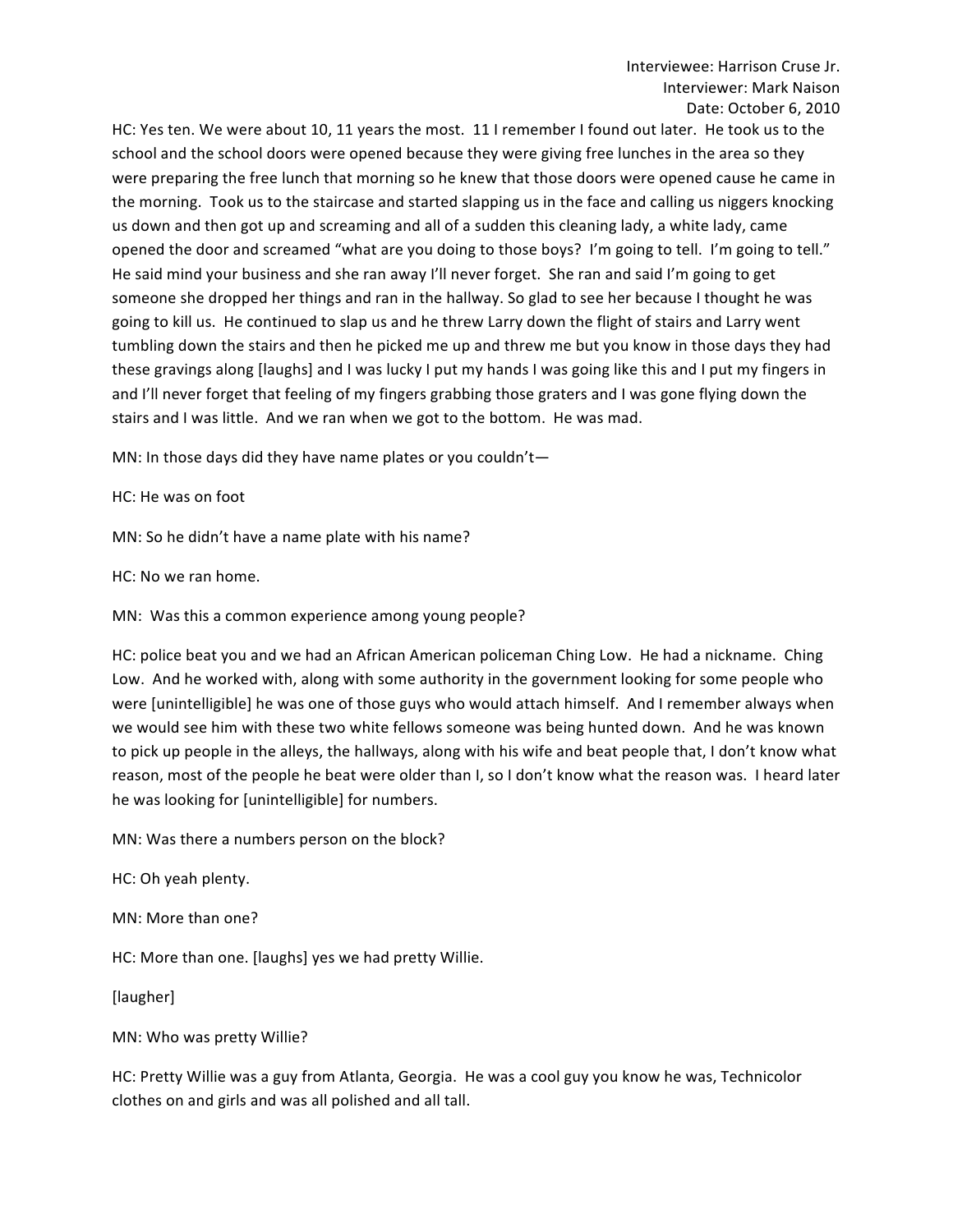MN; Did he have another job also?

HC: No he was the numbers runner.

MN: And he lived on the block?

HC: Yes he worked for the mafia you know the Italian guys who were located on Arthur Av. and he was a liaison he did the numbers in the black neighborhoods for the Italians in Arthur Av. so he recruited a few guys like Buckey and Rev and I remember Mr. Hope and the Chands. The Chandler brothers were popular and wealthy did the numbers-

MN: Were numbers relatively nonviolent in those days?

HC: Totally nonviolent. No it was acceptable. I mean you had a number you got to pay the rent by the who get the numbers, get three numbers, acceptable they paid on time.

MN: Was there any prostitution in the neighborhood or not anything visible there was no bars where you would see hookers out on the street

HC: Oh I don't recall any.

MN: So that was not part of it. The numbers was there and drugs but no prostitution.

HC: Covert.

MN: But it was covert it wasn't in your face. And was there a pimp on your block?

HC: Yeah not.

MN: There wasn't guy like this guy is the pimp, you didn't grow up thinking I want to be a pimp. That was a sixties—

[crosstalk]

HC: No he just had three of four girlfriends. There was a fellow named Count, Jack, and pretty Willie. And those were the numbers people that I remember from those days.

MN: What was it like going to Club 845 for the first time when you started to hear-

HC: The jazz?

MN: Yes

HC: Oh it was nice. It was very well respected, cool, nice place, managed well. They would let us to come in, allow us to sit in the corner and drink a can of gingerale and listen to Miles Davies, Hope, lots of other people whose names I don't recall, Red Allen, most of the names I don't recall. And we'd go up and be you know introduced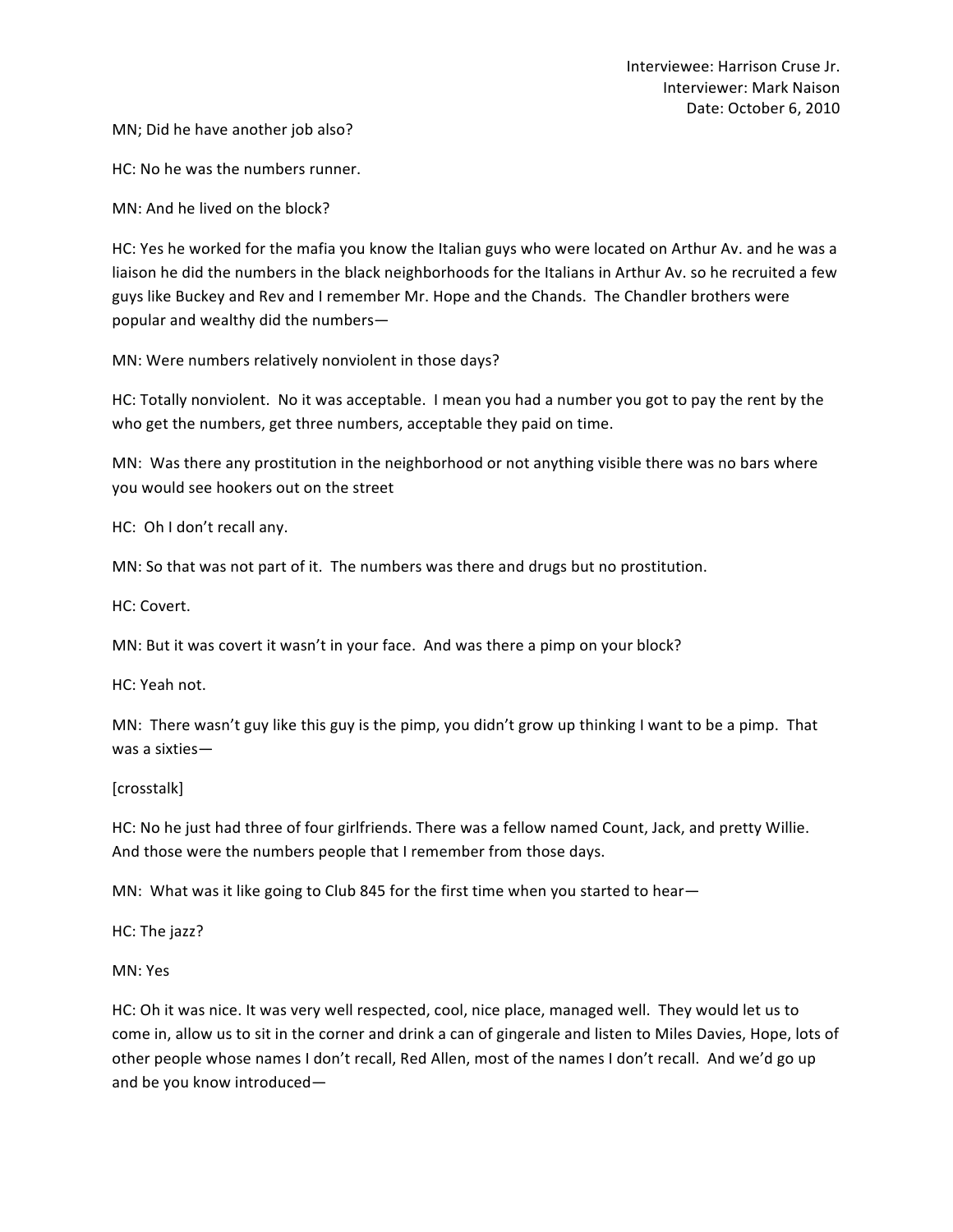MN: This was in the '50s right?

HC: Yes

MN: Were you aware of Latin music also at that time?

HC: Sure. Tita Fuente.

MN: So you were exposed to Latin music on Lyman pl.?

HC: It was playing neck and neck the amount of exposure which was great because we heard about it and we said the lady oh the palladium.

MN: so did you ever go to the-

HC: the hunts point first.

MN: Did you learn to dance latin?

HC: Sure.

[crosstalk]

HC: and west Indian. And what's his name Lord--

MN: Name the West Indian performers who came to the Bronx.

HC: Money Sparrow

MN: Money Sparrow. Did he ever play at Huntspoint?

HC: Oh yes it was packed we danced to him so good. White people, black people, Spanish people. What was so great about the neighborhood was that you had whites, blacks, Spanish, Jews, Italians, everyone would come to the Dallas and Mckinley ballroom.

MN: Where was McKinley? McKinely was at-

HC: Boston Road.

MN: Oh Boston Road.

HC: Yes right there .

MN: And everybody would dance to whoever was funny. Mighty Sparrow, Tito Fuentes,--

HC: Joe Cuba

BG: Lord Kitchener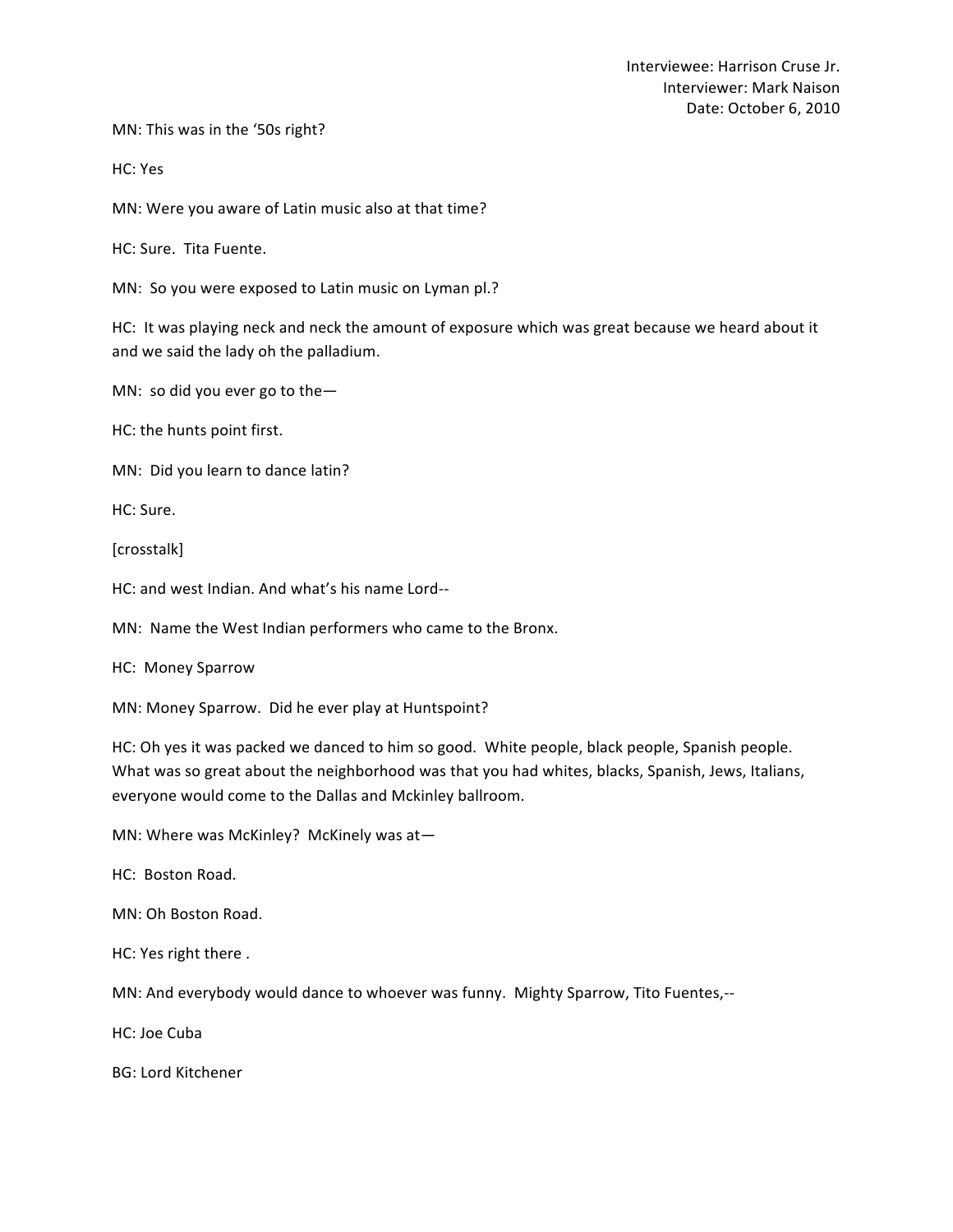MN: Lord Kitchener was there.

HC: Senor Rodriguez on the violin. We have to admit we lived in a perfect time.

MN: Arsenio Rodriguez? You got to hear him? Did you ever go to the Tropicana Club?

HC: A few times, I didn't care about it much it was small it wasn't big enough for me.

MN: It was also the Royal Mansion up on Boston Road but mainly the Huntspoint Towers and McKinley.

BG: McKinley Ballroom, Huntspoint Towers were the two, and 845 Club were the three places,

MN: What was interesting—what about rhythm and blues? Was that part of your background also?

HC: There were the Feaster brothers, Carl Feaster and Rod Chebou.

MN: Right Chebou, they were on Jennings. Was there a difference between the jazz people and the Duat people? Was it a different crowd? The jazz people more like intellectual, or artsy?

HC: Yes sort of vanguard, is that the word, at a higher, because they studied music. We had like Monk and Miles, these people, I don't know what Monk did but other could read and write music. But the Duat fellows had the Feaster and Freddy Lyman used to come in the area, I can't name them all. My cousin was part of the Hear Tods. Jean Red who became the founder of Cool and Again.

MN: So he was your cousin?

HC: Yes cousin by marriage. Married the second cousin. So going back to your question. It's mainly rhythm and blues and desto was part of ice ground basement called salsa. They would rehearse. [unintelligible] My voice came and my voice changed overnight. He said "wow boy what did you do to the base". We had lots of fun and I didn't take it serious because I had other directions.

MN: Right now where did you meet Alan Bay and how old were you and where did you meet him for the first time. School or--?

HC: Yes.

MN: He was also art and design?

HC: Oh yes art and design kind of guy. Yes because he grew up on Telley St. with Apollo and  $-$ 

MN: He was in what they called it Sissy Kelly, somebody told me that there was the tenement on Telley St. where Collin Powell grew up and the brownstones where Alan Bay grew up and they used to call it Sissy Kelly down by St. Margarets because the kids from the tenements thought they were tougher than the kids who lived in the Broadway.

HC: Always yes, always.

[crosstalk]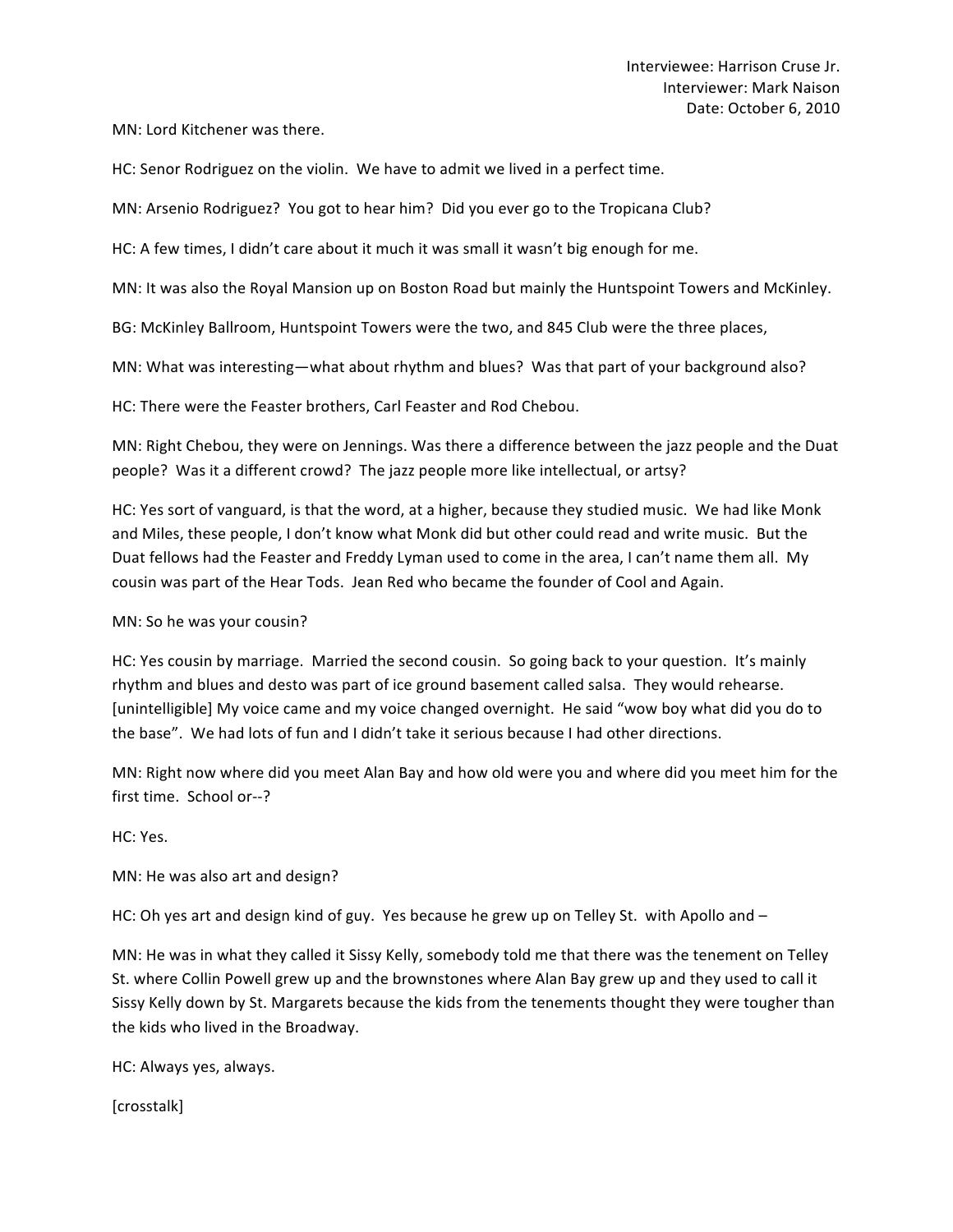HC: But I think I met Alan Bay before, wait, yes, Alan Bay came to Lyman place when Monk and all of them used to write. I remember him coming on the block before I met him at the Art and Design High school. He came along with his brother with some of his friends from Kelely st. and he introduced himself to us and we became like friends. I'd go to Kelly's sometime and he would come to Lyman pl. we'd go up to 845 then all of a sudden I saw him again and we were in Art and Design High School.

MN: When did you guys became aware of Carlos Cooks and some of the people who were talking about black pride and the more recent manifestations of the Garvey activists? Was this in High school or after? 

HC: I'll tell you what happened. I got away from Garvey type of movement because of things I'm into in the Bronx. And we didn't have a strong Garvey movement in the Bronx. We had people who said to us like Father Divine and we had the muslims who came in to help poor, really poor people, on welfare but then the Garvey movement was there but it wasn't as pronounced as some of the church movements.

MN: Were there any people from the communist party in the Bronx or was it never much there by the time you were there?

HC: Eh I heard about the communists but-

MN: So they weren't a big force?

HC: No no no. Elvie—I remember giving us pamphlets and what not but I wasn't interested in politics at that time and my direction was Civil Rights and so forth through the church. And we got involved with SCLC.

MN: Oh yeah so I called them OAME had a relationship with  $-$ 

HC: Yes they had a relationship with the movement in the South and people would come to our church and speak to us about what was going on and we heard about this guy called Martin Luther King, you know Martin Luther King who is that? And then all of a sudden the party took over and, oh boy when we first heard Malcolm X we were like God sent somebody and laughed. We heard him speak in Harlem I'll never forget it, 139<sup>th</sup> st. and Atlantics Av., 129<sup>th</sup> and Atlantics by Harry Todman school and I said oh my God. He was speaking to our souls.

MN: How old were you when you first heard him?

HC: I was about 22, 23.

MN: so this would be '58-'59?

HC: '58-'59. I just-cause we were in Harlem all the time with the group over the Minisink camp.

MN: So what were you doing for work when you were-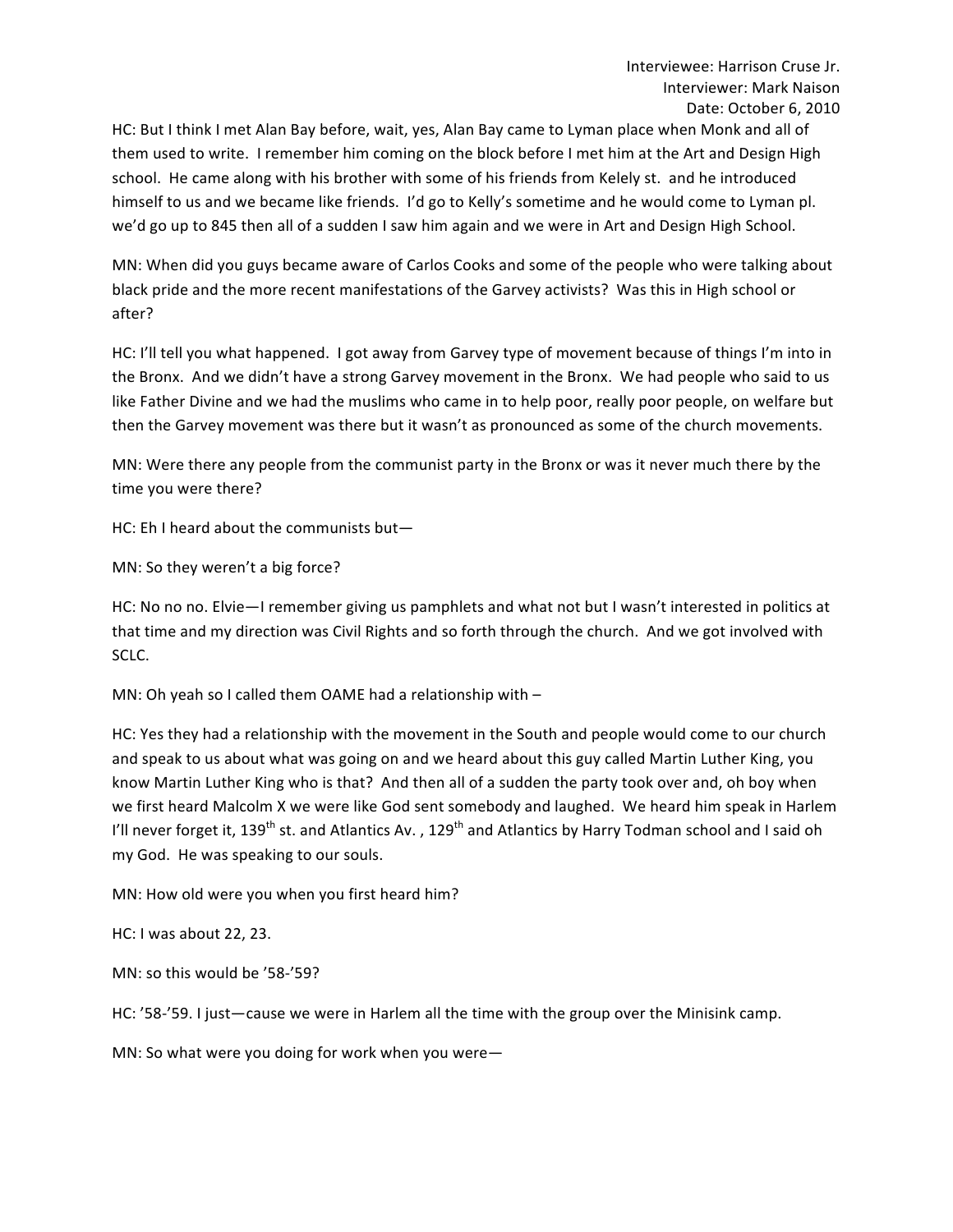HC: Oh yes during that time at the high school I attended PRAT and working during the day and I forgot the name of the studios and fighting the racism within the system because we African Americans weren't allowed to work in a lot of it. Advertising.

MN: Oh yes advertising was notorious. Probably to this day.

MN: I mean I'd go to advertising I told Bob I was—what was the one I told you about the British agency—it will come to me in a minute. Doyle Dane and Burt Back. Doyle Dane I'll never forget his name, I went in for an interview and the receptionist gone to meet this—the employment agency sent me there it was Mrs. Murry—the famous employment agency said it African American agencies [laughs], maybe places, Jewish agencies would hire. Great advertising was Jewish they would hire a lot of the Gentile, a lot of the Eurocentric guys, I wasn't involved. They would not hire African Americans but she would sent us to one. She sent me to one, Can Erikson and Baby Do You Know, and Doyle Danenenberg. Doyle Dane was a British agency and we walked in and there was a British flag on the hallway [laugher] and I'll never forget and if you're African American to see this flag wasn't exactly a friendly thing to see. It was exactly like seeing a confederate flag. And I said "oh wow British" and I said there and the receptionist said "hello how you doing you're going to see the art director today tadatada" and I said "yes" she said "do you want a job here? You want to work here?" and I said " well yes" and she said let me tell you there are no negroes here. She said that if you had a job here who would you talk to there aren't many negroes around here. So I said you know what I get the job I'll talk to you. Said you like to talk so rich would you talk to me if I get the job. She said uh what did you say? And we argued at the table as we were talking. And I said I know if I get the job you'll talk to me because you're maybe the only person who will talk to me. [unintelligible] He looked at my portfolio and he says that's good that's good he says "look you're just missing one or two things for me we were looking for someone who had a lot of package design and layouts and you don't have a lot of that in your portfolio but we'll give you a call" that area in New York area some time and I walked out. And that was the type of thing that Bob and I and all the people who graduated from art and design faced if you were African American or Latino. And that's what we faced.

MN: So what fields did you work over the years? Did you work in advertising?

HC: I worked in advertising but I didn't—we were just—

MN: Did you work in advertising mostly or did you, you know what are some of the positions you've held over the years?

HC: Oh ok I finally got a job as a freelance layout kind of guy at BEG an advertising agency and I met two art directors Alfonse Nomandio, I'll never forget and Louis Figuiroi two Italian guys. Wonderful human beings and they said you know what [laughs] Harrison you know the looks that you get when you come in because you are the only negro and on the floor in the agency here. I said I could tell and he says you're good though you're really—you have what we need. Louis Figuiroi left the office and would come back and said we could use you but you can't work on staff because we could use you as a freelancer. I was broke. and he says you can work in our room between Louis's room and mine and you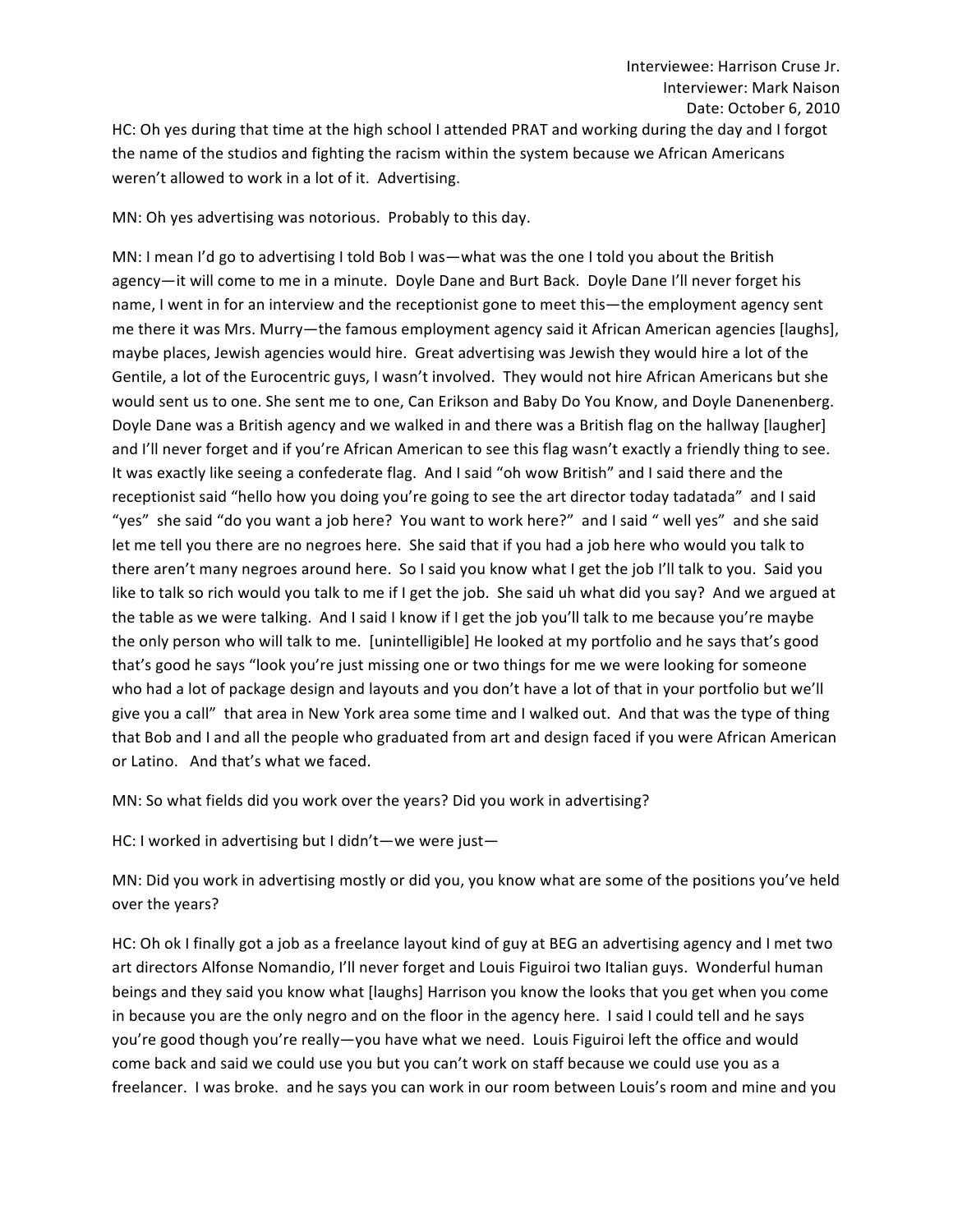can do some illustrations and I knew how to use airbrush and all that stuff. I did airbrushing and all that stuff so tried to get airbrushing but I was very busy and all the skills I acquired from rejection. Every time somebody would tell me that I didn't have something I'd go home and save my money on getting airbrushing and practice. And plus in PRAT we were learning new things all the time. So it was good I was going to school in the evening and working as a freelance guy for many years like that I would go leave Luther and work at BBD for about four years on and off, freelanced for other people. Finally got a job with Sesame Street with the electric company doing the same thing, doing animation. I went back to school, School of Visual Arts to study animation. And I studied animation learned some animation, met Pablo Theroux who graduated from my school became a famous, became the principal animator in the United States for Alfred Hitchcock he got Triple Fools and Messaging. He and I hooked up later on I freelanced worked for him and he told me—refined animation skills for me did background forms since I knew how to airbrush and painting we did everything so I got so many different skills that way and kind of get me into the union and Screen Cartoons union. And I said wow, since I freelanced you can work on staff in the union shop for 30 days to get in the union. On the 28<sup>th</sup> day in every place I went I was let go. On the 28<sup>th</sup> or 29<sup>th</sup> or maybe the 26<sup>th</sup> day, always in the high twenties though I would be let go. And Pablo couldn't afford to put me in the staff but the other studios would hire me instead but would let me go after I worked there for almost a month. And I said oh man, I look down the line and you know what I'll never be able to see a family at this pace. I'll be a poor guy if I stay in this business so I told my mother I'll join the police force. I want to do something where I can get pension and so forth like a lot of my friends that Bob and I know. They suffered because of racism and so they joined transit, sanitation, city jobs, state jobs, and so that was what I was going to do. I was going to fall into that category after being in the streets and not being let in the union. A lot of people don't realize how tough it was. So my mother went ballistic, she was crying, she said you big mouth, you might get shot and killed you know, police will beat you up. I never forget that. And I said oh ma I'll do the best I can you know. So she cried and carried on and I went to pass tests and to school and I'll never forget sitting in the classroom and the instructor was a retired policeman and he says to the class that these are the neighborhoods that you will have to crack some heads in and he named the neighborhood I grew up in, the south Bronx, Simpson st. area. For the pension. In Harlem in these areas. [laughs] And he said you know who lives in these areas right and he's talking to the white kids who were predominant in the class. I got up and walked out. I said I know knowing myself that something is gonna happen real bad if I stay beneath. So I decided to, oh I was at—where was i—at an employment agency again and trying to struggle with school and freelancing and they said hey Harrison there's a job with the government and they said they don't pay much but yeah it's a job. I said it was temporary, temporary for a year or so would you like to try that. I said yeah I could work all year so I go over to this place called the Army Pictorial Center in Long Island City which was a grey strings of buildings, used to be the only sound studio in New York and they asked me if I would like to work in the animation department. I said yeah sure. And so I sent the application and said well you have to have a background check and they called me back. They said I don't know if you will be able to get the job Harrison you were arrested in '40 for—what did you do? You know if you have been arrested you cannot work for the United States government and so forth. I said I was never arrested I don't know what you're talking about. And they said one time the policeman slapped me around and my mother went to the precinct and so forth. I remember the policeman taking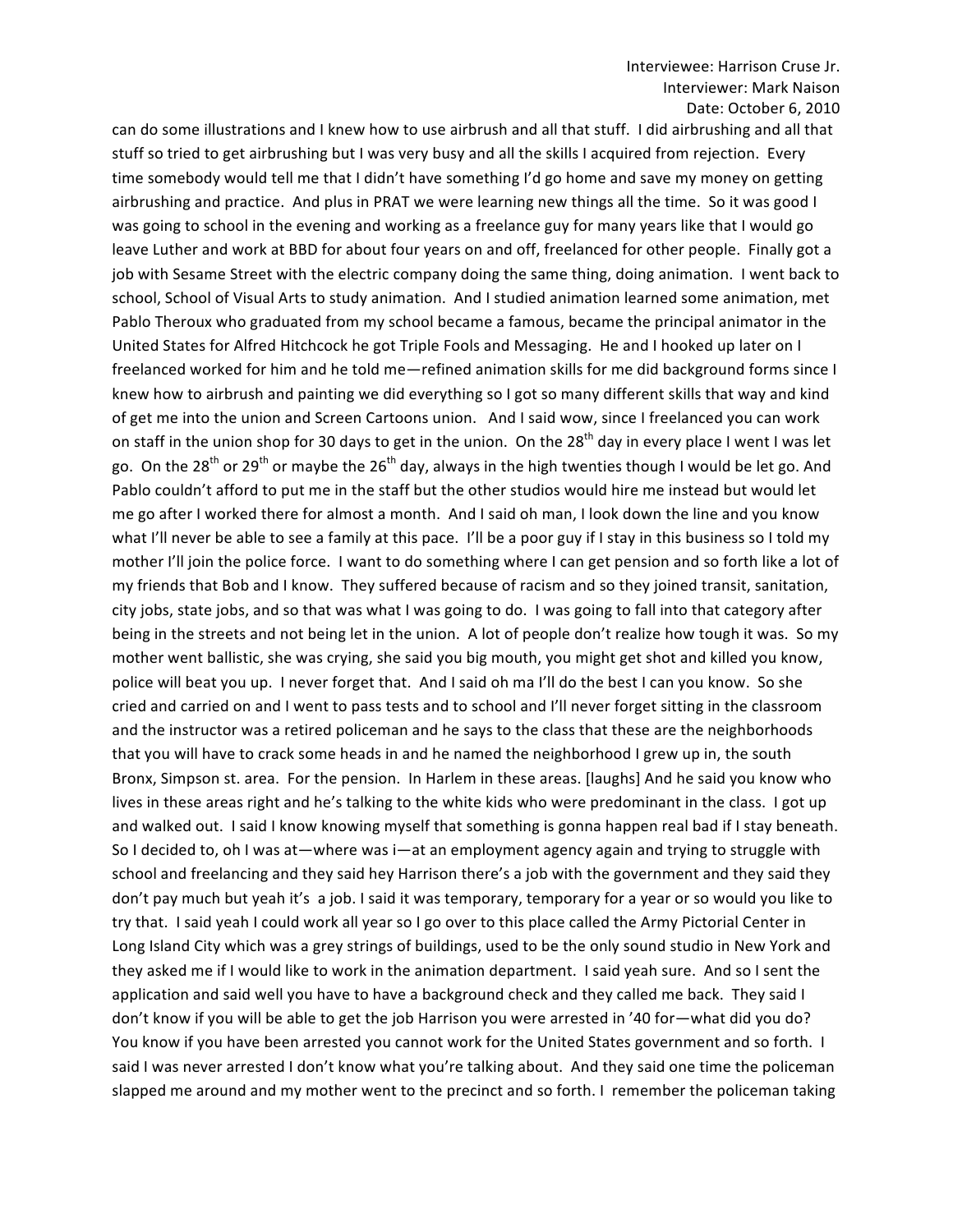my name but I was never arrested I went home. And she said oh yeah? Jesus you better look into that. We want to hire you but before we do that you have to be investigated by the FBI so they sent me to the 68<sup>th</sup> st. and park av. the FBI office there. I was in the room with three FBI agents and this guy says. I'll never forget this day as long as I live. This guy says oh so you are looking for a job with the government and they say they really need you because you have the different things that you do, airbrush and animation. Harrison why did you do it? One of the agents says. I says do what? And he says why did you get yourself in trouble in the Bronx in the South Bronx with the gangs and everything. And then you slipped though everything. They said we know you could slip through things because you slipped though Fort Apache and I said I tried fought my way though in some cases. Jumped the fence, did some time you know we were having a laugh they knew about things and what not. So they said Harrison wait a minute you were 11 years old and put you on the blotter when you were 11 years old? So that was the end of that and walked out left the other two guys to answer. When do you want to start working and by the way you can have a copy of this in case you want to see. And you can sew you know you were 11 years old and they put you on the blotter and could ruin. He said did you ever have a hard time finding jobs he said because this has been following you. And I said wow and got really angry and I said probably—I remember at the Jay Walter Thompson was that what it was—you see that's what kept me from getting a job. There is a reason for this in your background we can't explain he says you can't work here. I think it was either Uni Rubicon or Jay Walton Thompson. And I couldn't get the job and I told the FBI agent I remember that one incident where I was sure I would've gotten the job he says that's probably what it was. He gives me a package and gave me a manila folder and says go back cause you have to have go back to Pictorial Center to have a secret clearance to work in this department and I got the job. There I met lots of people doing lots of things.

# MN: And you've been doing this ever since?

HC: And I've been doing that freelance at CDW 72<sup>nd</sup> st while I was at Army Pictorial. I would work in the studio and work for Stay Laken remember him and did graphics for him. And left there went on to Westpoint where I retired doing the artwork of -became the manager of the digital imaging department of Westpoint when I graduated. And when I graduated, I shouldn't say graduated because I retired from there—when I retired form Westpoint I was a manager of the digital imaging branch which is computer graphics at Westpoint Military Academy.

MN: Right and that's where you retired from. How did you guys stay in touch for 30 years?

HC: We never lost touch.

MN: You worked in the same area?

HC: Same area and what I started to say earlier when the subject of my father came up.

BG: My father was almost adopted Buster. My oldest brother -and I always give him credit for whatever success I've had in the art field because he became a mentor and that's one of the things when I think back and growing up on a block like Lyman Place. Because I had benefited somewhat from this older talent and encouraged me to pursue the career that he did and eventually I did and that bond that we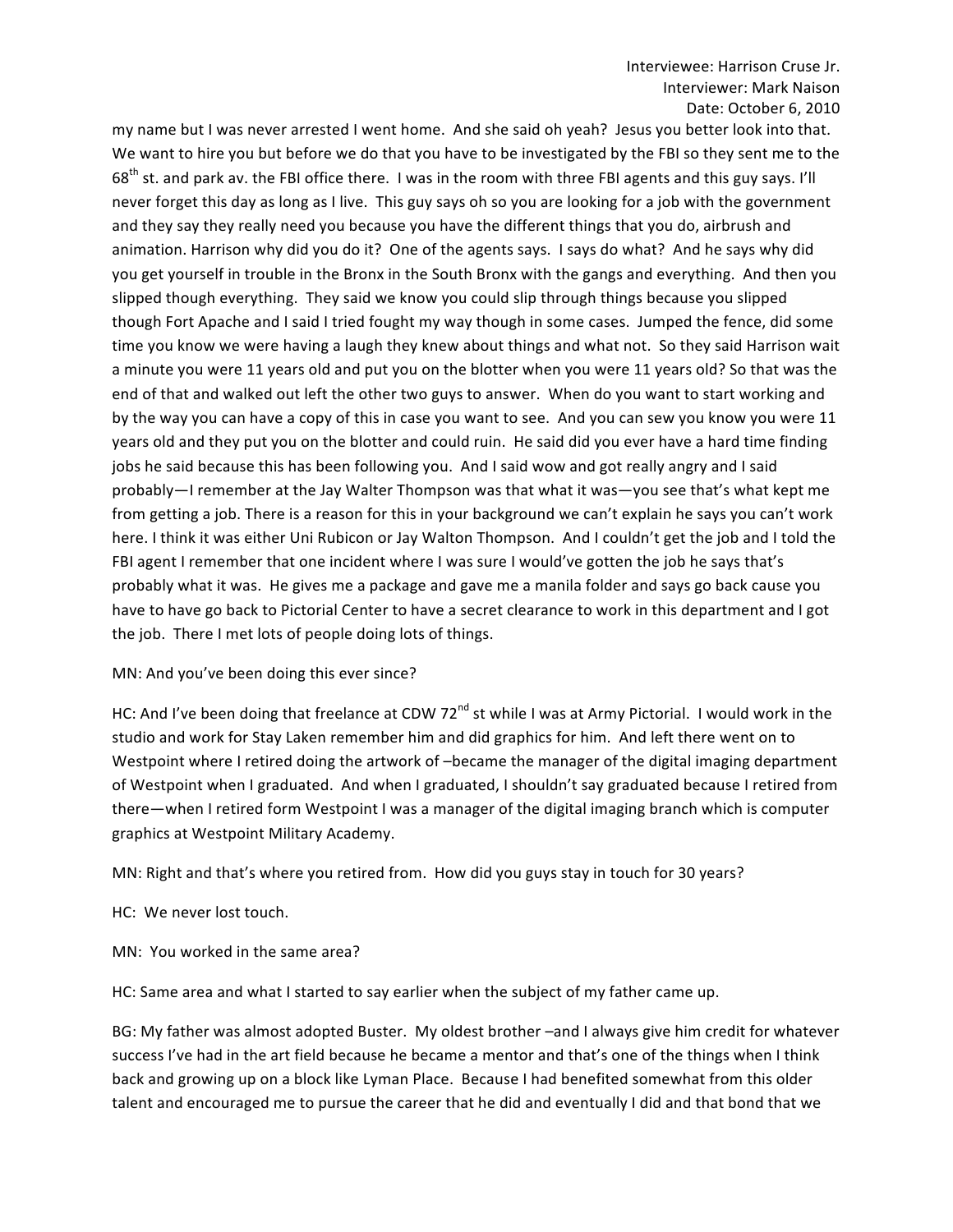established on Lyman Pl. continued I believe. I think it was more than just the fact that we--due to our backgrounds. It was the fact that we came from a unique neighborhood. And we shared culturally.

MN: Were you also part of the jazz arts society?

HC: For a short time yes I did. I joined Bob, Long Day and Bob and some other fellows and as they branched out I moved more in my. I moved away from Lyman pl. I moved to the North Bronx, Paulding Av. so I got disconnected but we stayed in touch I didn't really stay with the jazz-

MN: In summary is there something you would like to say about your experience to young people today about things that you learned or you'd like to see revive that you benefitted from?

BC: Well certainly when it comes to education, public education the idea of taking out programs or offering programs particularly to young students is something I wish returns back to public schools because particularly in urban centers where you have talent but there's no place where it can express itself. See that was one of the benefits that we had.

MN: Did you go to afterschool centers at all or it was - did you go to 99?

BC: I didn't as much. 

HC: I did. We did plays there we did music jazz, basketball teams, I joined the fencing team. We went to Columbia University.

MN: At the 99? They had a fencing program?

HC: Yes we were so good that Columbia wanted to challenge us and we beat the Panther.

MN: Do you remember Mr. Tids?

BC: Mr. Tids from-

MN: from the 99 the big powerful guy.

HC: Yes he was a mentor. He organized the fencing teams, basketball teams and everything and we said fencing. He bought the equipment. We didn't realize that we were good at snapping a wrist if a guy—

BC: You see you again we had afterschool programs. 54 for example was opened.

MN: 54 was opened every day.

BC: yes so once again after all those school hours you could go back at night and play basketball, here again, this is what is missing

[crosstalk]

MN: well they have the school lunch now.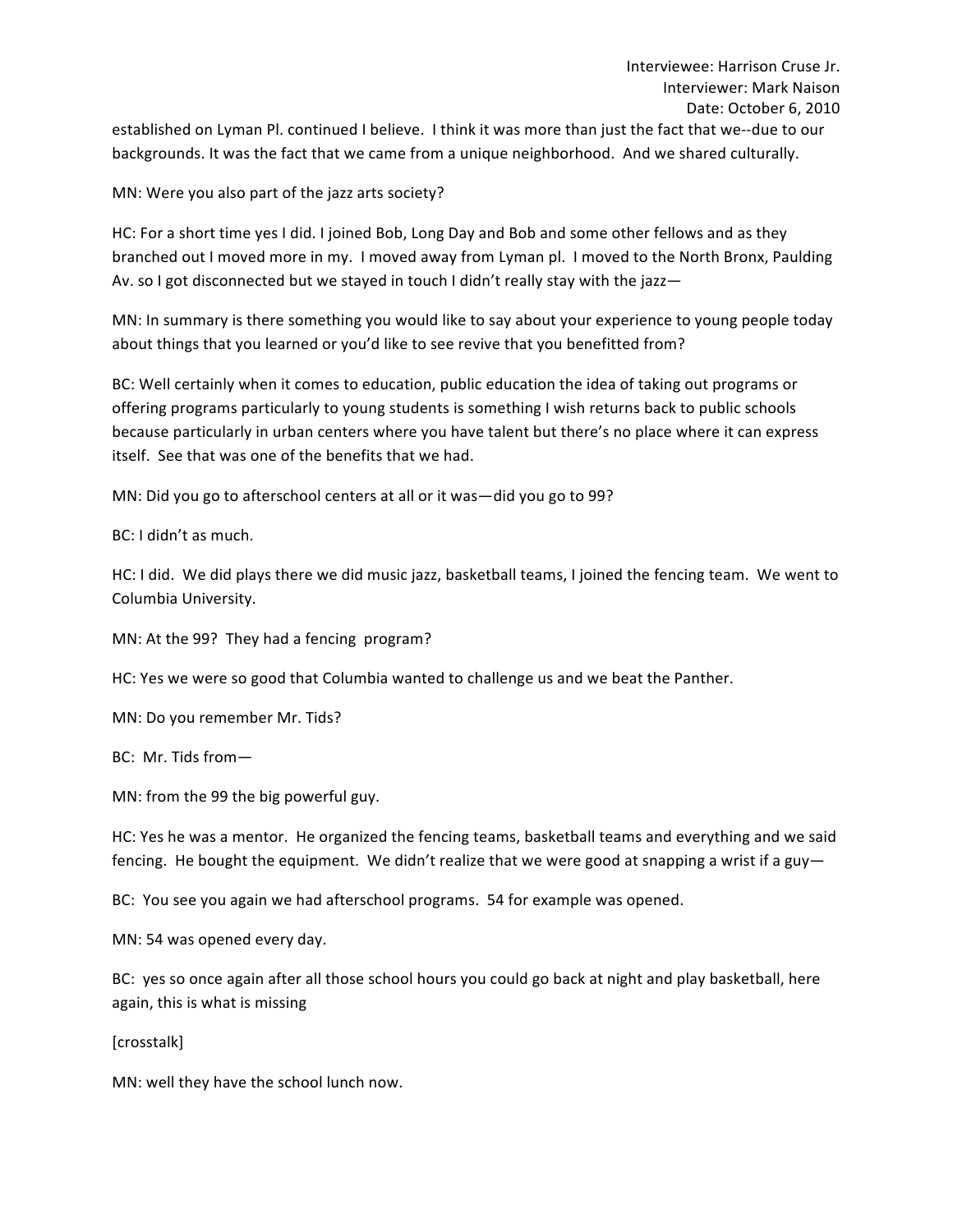# [crosstalk]

HC: But you don't see that today

BG: Once again you talk about these afterschool programs even the teachers in addition to teaching during the day they came back at night. So that was—their involvement was—

HC: We grew up during the time when there was only one African American teacher in 40 remember?

BC: Yes.

HC: And in PRAT, I mean in Art and Design there was only one Mr. Allen who became a mentor. One African American teacher in the '50s.

BC: So I was saying anything—in terms of opportunities that we had growing up in the South Bronx and a particular block in a particular place there was so much to offer. So when we talk about issues such as gangs for example on Lyman pl. there was never any need for any gangs because there was so much.

HC: Although we were attacked one time and we drove them off

[crosstalk]

BC: Yes. There were gangs around us but no. what I always say about Lyman pl. is that it was such a unique place that it attracted people from all over the world.

#### [crosstalk]

HC: It was a conduit because people had to come through Lyman pl. to get to Crotona. People came to the other side Simpson st. Latinos, blacks and whites from that area. To come to the Crotona Park they had to go at Lyman pl. We had stickball team we can play with you guys, we had a basketball team, we had a skating team, you've got to come and challenge us.

BC: One of the unique things that I remember about Lyman pl. was the relationship between the old, the younger, and old boys in this case. It was that. And in many ways they kind of looked after the younger the thing about Bunkie for example. He was a former marine. And he like took it upon himself to mentor younger people, particularly those who didn't have fathers in their home, had some issues. I don't know if they still have that today.

HC: No. The fellow with the motorcycle R. Combs. Lots of people your father.

# [END OF TAPE 1 SIDE 2]

BC: Yes it was perhaps because of the size of the block but it was such a unique—

HC: What happened when the Army Pictorial Center closed I decided I was going to give something back so what I did was—they had a nine o one—they were looking for teachers in District 5 in Harlem and I didn't have an education license but they were hiring professionals with a 901—or902 license. You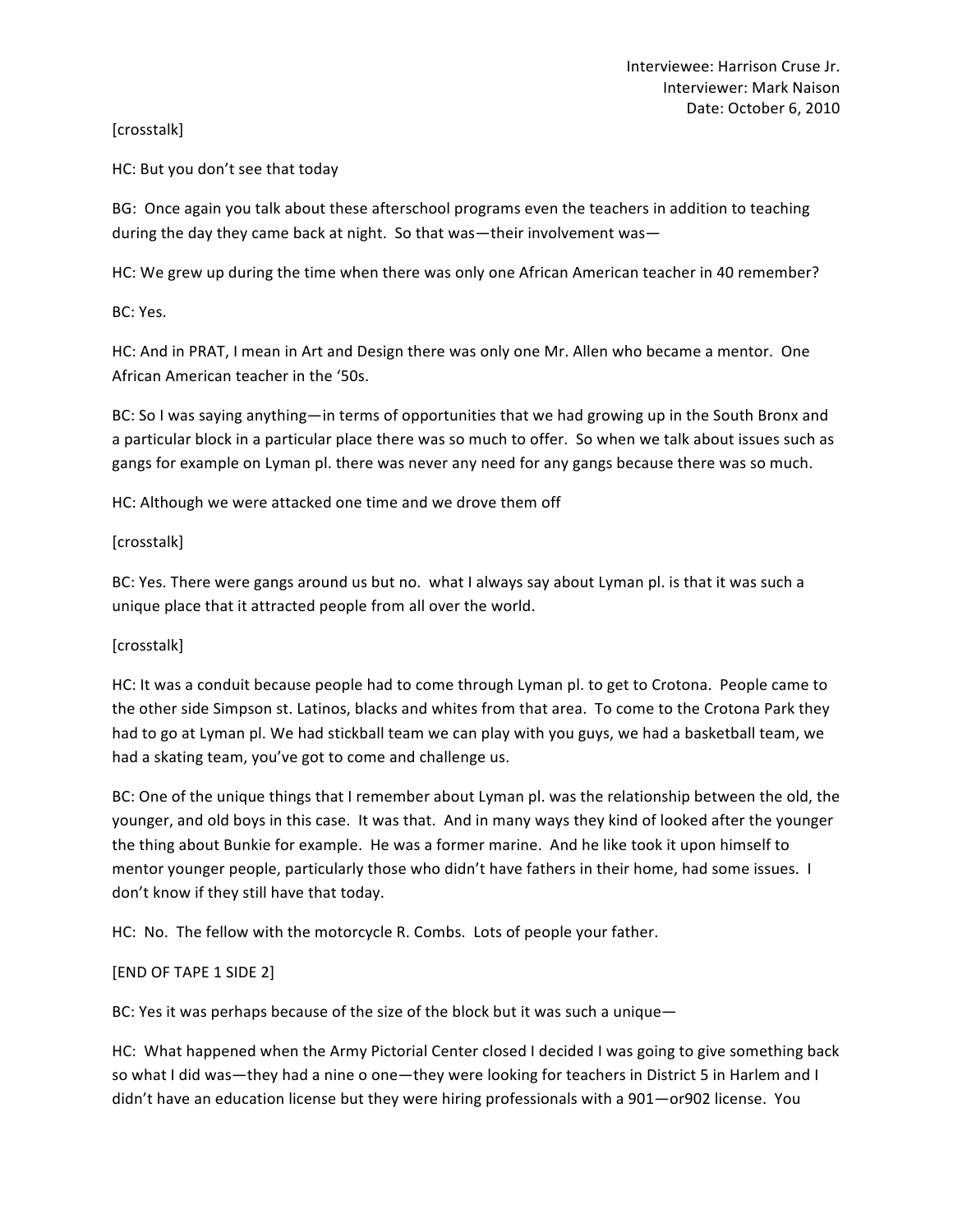know more about that. So I said yes a friend of mine told me about that and he said why don't you come on over because we need art teachers and you are an animator there's also photography and photographers all there and bababah. We had customized curricula we needed for language arts and so on and they explained the whole thing to me and so I got excited about that I said hey I'll do it. So I was hired by District 5 to come in and teach animation. I taught animation, layouts for advertising, how to do a layout, how to do storyboards, how to set up for—they had to write a story in English class and language arts, had to come back with their own strict, present it to me, work out our story boards. It was great. We were looking out of the window at the drug addicts all over down the street and we'd go down with the camera and show the boys and girls and say this is what can happen to you if you do this. It was fantastic. And for training what they did was that they sent us out and about you know.

MN: Yes I know about that. [laughs]

HC: I thought I'd never come back.

MN: [laughs] Leave you out in the woods and find your way back.

HC: The thing I was telling Bob—the funny thing about it when they sent us out my friend Micky—we went through it very easy, you know why because we were running on rooftops. We were going by fire escapes and clothes lines and they said where did you learn all this stuff? We went thought this course. The only hard part of the course I had to stay on this island for four days by myself and it was weird but the thing is when we came back we were ready. The kids, the white kids from Lexington were excited because they had got that experience you know. They were coming into Harlem but they didn't need it because they were thirsty for knowledge. I remember we couldn't get out in an hour in our class. It was a great program. But what I wanted to say as suited the powers that be saw this program working, we had the Montissory, we had headstart, we had all kinds of things in the District in the school, CS 39 and IS 201 where I – and I'd go back and forth to those two schools in junior high and the elementary school and they shut the program down. The federal government pulled the money in and the state took the money out.

MN: And this was in the '80s or the '70s?

HC: This was in the '70s. Early '70s then I left to Huntspoint. And I said oh my God how could they end the program. And I thought I would go ahead and finish my education got and did my license.

MN: Oh wow so this would have been perfect.

HC: This would have been perfect but they shut down the thing and I needed a job.

MN: Was this in the mid '70s?

HC: '70, '71, '72,'73 ended in '73 I think. Shut down.

MN: That was when New York was going through-

[crosstalk]